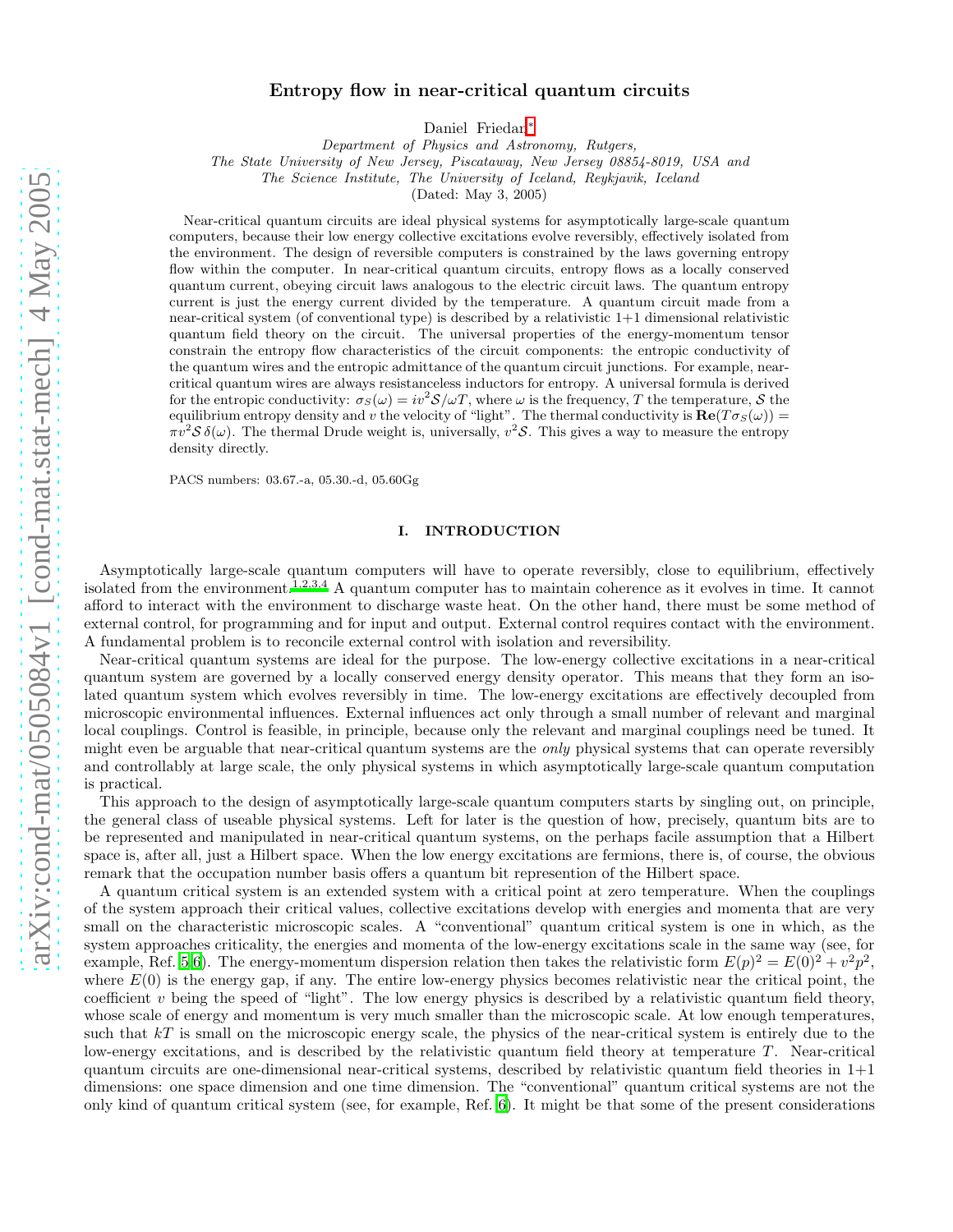apply as well to "non-conventional" quantum critical systems, but only those described by relativistic quantum field theories will be considered here.

All near-critical quantum systems fall into a relatively small set of universality classes. These are the asymptotic limits of renormalization. The low-energy physics depends only on the universality class. The physically possible universality classes correspond to mathematically possible relativistic quantum field theories, and it might be conjectured that every mathematically possible relativistic quantum field theory can be realized as a physical system. Each relativistic quantum field theory is parametrized by a finite number of renormalized coupling constants, and by the speed of "light", v, which is the maximum speed of the low-energy excitations. All the low-energy properties of the near-critical quantum system are determined by the quantum field theory as universal functions of the renormalized coupling constants and v. Each universality class can be implemented in a variety of microscopically different physical systems. Nothing depends on the details of the physical implementation, except the value of  $v$  and the map that takes the microscopic coupling constants in the physical system to the renormalized coupling constants of the quantum field theory.

The relativistic quantum field theories are the universal "machine languages" for asymptotically large-scale quantum computers. Large-scale quantum computers can be designed theoretically, in the language of quantum field theory. If a particular universality class yields a theoretically useful design, the design can be implemented in any physical near-critical quantum system belonging to the universality class. Algorithms for asymptotically large-scale quantum computation are to be designed within the constrained vocabulary of relativistic quantum field theory, rather than the much more general vocabulary of quantum mechanics. The quantum field theory hamiltonians are very special among all possible quantum hamiltonians. Within this highly constrained set of "machine languages," it should be possible to make much more precise estimates of computational effectiveness than can be made for algorithms performed in general quantum mechanical systems. General estimates should be derivable from general properties of quantum field theory, and more specific estimates from the particular properties of each individual universality class.

Large-scale quantum computers are likely to be built as circuits, for much the same reasons as classical computers. The basic reason is that one-dimensional circuits can be packed in three-dimensional space. A more immediate reason is the expectation, or hope, that existing technologies for production of large-scale classical circuits can be adapted to production of large-scale quantum circuits. A near-critical quantum circuit is described by a  $1+1$  dimensional quantum field theory on the one-dimensional space of the circuit, a network of wires connected at junctions. The 1+1 dimensional relativistic quantum field theories are the universal "machine languages" for near-critical quantum circuit computers.

The 1+1 dimensional quantum field theory determines the possible characteristics of the elementary circuit components, the quantum wires and junctions. The challenge is to design circuits using these components that will perform useful large-scale quantum computations. Only a preliminary step is taken here. The laws governing entropy flow in near-critical quantum circuits are derived, and some basic, elementary calculations are done. Entropy is the currency of reversible computing. The laws governing the flow of entropy are the basic constraints on the movement of information within a reversible computer. It can be expected that the design of large-scale near-critical quantum circuit computers will have to take into account the laws governing entropy flow.

For control of a near-critical quantum circuit to be practical, the wires will have to be exactly critical in the bulk, with no relevant bulk couplings at all. The relevant couplings are the renormalizable couplings of positive scaling dimension. Their effects become large at low energies and momenta. Any relevant bulk coupling would have to be kept finely tuned everywhere along the length of the wires. This would be a daunting task, probably hopeless. Quantum wires with no relevant bulk couplings will automatically be critical in the bulk. No local perturbations will be able to make the bulk wire non-critical. There might still be marginal bulk couplings to control, but that will not require fine tuning. Such systems are gapless, and scale invariant in the bulk, and no local perturbation can produce a gap or disturb the scale invariance. The simplest example is the Berezinskii-Kosterlitz-Thouless line of critical points in the  $U(1)$ -invariant 1+1 dimensional gaussian model. A more exotic example is the  $c = 24$  monster conformal field theory.<sup>[7](#page-17-7)[,8](#page-17-8)[,9](#page-17-9)</sup> The latter is the tensor product of two chiral  $1+1$  dimensional conformal field theories, each of which has the largest finite simple group, the monster, as internal symmetry group. This quantum field theory has no renormalizable bulk couplings, neither relevant nor marginal. It is a fixed point of the renormalization group whose attracting basin is an open set in the space of physical systems. To realize the monster field theory physically, all that is needed is a physical system whose couplings lie somewhere with the attracting basin of the monster fixed point. No tuning or symmetry is needed at all. On the other hand, the monster field theory is constructed mathematically as a chiral orbifold. It is not clear how such a construction might be realized physically. If the monster field theory could be realized in physical quantum wires, it would have distinct advantages over the gaussian model: no need to screen the wires to maintain a bulk  $U(1)$  symmetry, nor any need to control a marginal bulk coupling in the wires. The low energy properties of the bulk wires would be completely insensitive to local perturbations. The existence of such stable universality classes in 1+1 dimensions is another reason to prefer quantum circuits over quantum systems of higher dimension.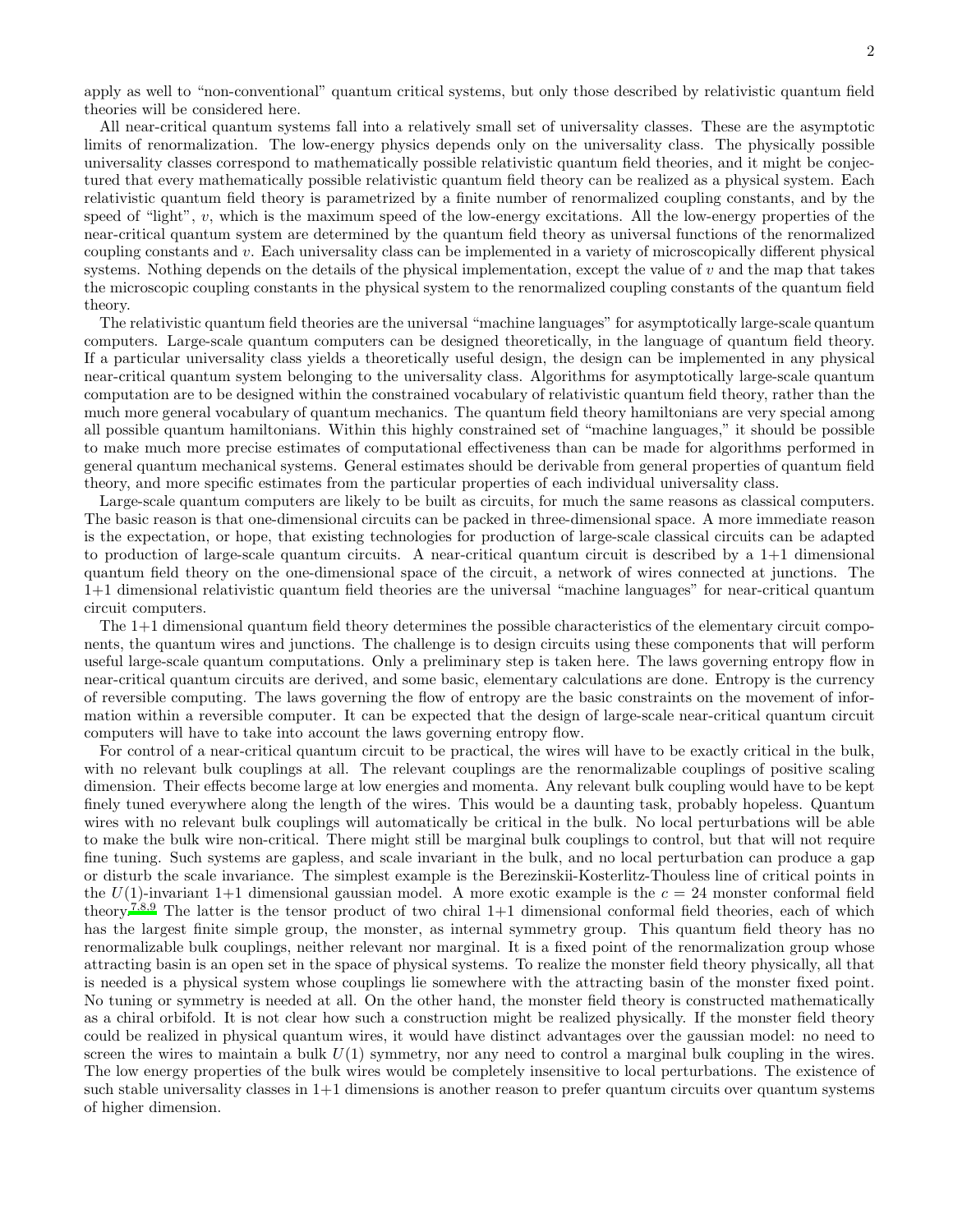All the relevant couplings of the near-critical quantum circuit will now be in the circuit junctions. The junction couplings will represent the program and the input and output. Computation will be performed by the time evolution of the quantum state of the low energy collective excitations traveling along the bulk-critical wires, scattering in the circuit junctions. All excitations will travel at the speed of "light", v, because of the bulk scale invariance.

Controlling the entropy of the junctions will be a crucial function in a near-critical quantum circuit computer. Entropy will be moved in and out of the junctions during the evolution of the circuit. When the entropy of a junction is at its minimum, the junction is in a definite state, capable of supplying information, as program, or input, or output. When entropy flows into the junction, the state of the junction becomes uncertain, sensitive to the quantum excitations passing through. When entropy flows out again, the junction is left in a new definite state, which is a function of the original state and of the excitations that passed through the junction. The entropy flow characteristics of the circuit junctions will constrain the possible methods for input and output of information, and for control.

The junction entropy, s, was first described at critical points in the space of junction couplings, in the form  $g = \exp(s_{crit})$ , the "noninteger ground state degeneracy".<sup>[10](#page-17-10)</sup> The junction is connected to long wires. The junction entropy is what remains when the bulk entropy of the wires is subtracted from the total entropy of junction plus wires (with a subtlety: boundary conditions are needed for the far ends of the wires, whose entropies must also be subtracted). When the junction is critical, along with the bulk wires, the whole system is scale invariant, so the junction entropy is independent of temperature, and can be attributed to the ground state. It was conjectured in Ref. [10,](#page-17-10) and supported by considerable evidence, that the value of  $g$  should always be larger at the ultraviolet critical point than at the infrared critical point, that it should decrease under the renormalization group flow, from fixed point to fixed point. This is the g-theorem.

The g-theorem was proved by establishing a gradient formula,  $\partial s/\partial \lambda^a = -g_{ab}(\lambda)\beta^b$ , which expresses the variation of the junction entropy with respect to the junction coupling constants in terms of the junction beta-function,  $\beta^a(\lambda)$ , and a certain positive metric,  $g_{ab}(\lambda)$ , on the space of junction couplings.<sup>[11](#page-17-11)</sup> The gradient formula holds for all junctions, critical or not. The only scale in the junction is set by the temperature,  $T$ , so the renormalization group equation for the junction entropy is  $T ds/dT = -\beta^a \partial s/\partial \lambda^a = \beta^a g_{ab}\beta^b$ . The junction entropy thus decreases with decreasing temperature, which is to say that it decreases under the renormalization group. The junction contains minimum entropy at  $T = 0$ , at its IR fixed point and maximum entropy at  $T = \infty$ , at its critical point, its UV fixed point. The decrease of the junction entropy with temperature is not merely an obvious consequence of thermodynamics. The junction is a bounded sub-system, but as part of a near-critical system it cannot be treated as finite.

It may well be useful that a junction is close to its critical point exactly when its entropy is close to its minimum. Minimal entropy means that the junction is as sensitive as possible to the excitations passing through it. Close to critical means that the characteristic response time of the junction is long. The combination seems ideal: the junction is then able to process over long times the effects of the excitations passing through it.

The gradient formula can be regarded as explaining how to control the junction entropy: how the junction entropy changes in response to changes in the junction couplings. By relating the change in entropy to the junction betafunction, the gradient formula suggests that control might be simplest to achieve in supersymmetric universality classes, since supersymmetry typically simplifies the renormalization group flow. Supersymmetry is found at a special value of the marginal coupling constant in the  $U(1)$ -invariant gaussian model.<sup>[12](#page-17-12)[,13](#page-17-13)[,14](#page-17-14)</sup> Supersymmetry is also found in the  $c = 24$  monster conformal field theory.<sup>[15](#page-17-15)</sup>

The junction entropy,  $s(T)$ , is not a useful quantity. Only *changes*,  $\Delta s(T)$ , are physically significant, describing the movement of information in and out of the junction. Of particular interest is the maximum change,  $s(\infty) - s(0)$ , which could be called the information capacity of the junction. To find the junction entropy itself requires global measurement, but changes in the junction entropy can be determined locally, near the junction, by studying how entropy flows into and out from the junction.

#### II. SUMMARY

It is an elementary observation that entropy flows in near-critical quantum circuits as a locally conserved quantum current. Every 1+1 dimensional quantum field theory has a conserved energy-momentum tensor,  $T^{\mu}_{\nu}(x,t)$ . The energy density is  $T_t^t(x,t)$ , the energy current is  $T_t^x(x,t)$ . The entropy density operator,  $\rho_S(x,t)$ , is simply the change in the energy density from its equilibrium value, divided by the temperature:

$$
\rho_S(x,t) = k\beta T_t^t(x,t) - k\beta \langle T_t^t(x,t) \rangle_{eq} . \tag{1}
$$

This is the local, quantum mechanical expression of the formula of Clausius,  $\Delta S = \Delta Q/T$ . Local conservation of energy then implies local conservation of entropy. The entropy current is simply the energy current divided by the temperature,  $j_S(x,t) = k\beta T_t^x(x,t)$ . The idea that entropy moves locally within a compound system goes back at least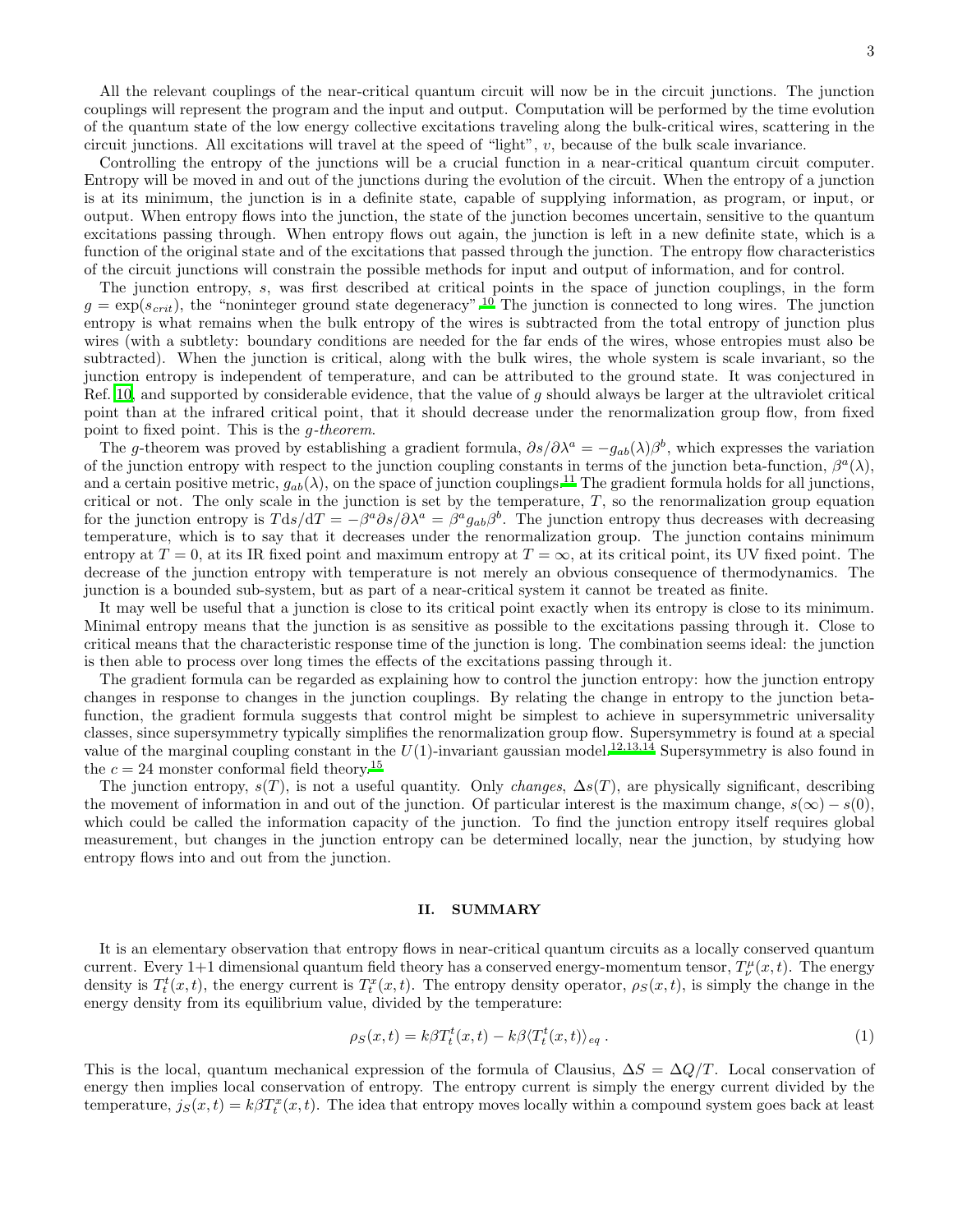to Gibbs.<sup>[16](#page-17-16)</sup> What is perhaps slightly novel here is the construction of the entropy density as a *quantum* operator, whose expectation value in equilibrium is the thermodynamic quantity.

The flow of entropy can now be treated in analogy with the flow of electric charge in electric circuits. Entropic circuit laws can be written, in analogy with the laws of electric circuits. The entropic potential,  $\Phi_S(x, t)$ , defined in analogy with the electric potential, is the temperature drop,  $-\Delta T(x,t)$ . The entropic field, analogous to the electric field, is the temperature gradient:  $E_S(x,t) = -\partial_x \Phi_S(x,t)$ . The entropic circuit laws determine the entropy flow in a complex circuit from the entropy characteristics of its components. A complex circuit is regarded as a collection of junctions connected by quantum wires. Each junction can stand for a complex sub-circuit, or can be elementary, without substructure. The flow of entropy in a wire is characterized by its entropic conductivity. The flow of entropy through a junction is characterized by its entropic admittance. The entropic conductivity of a wire,  $\sigma_S(\omega)$ , is the linear response coefficient which gives the entropy current,  $\Delta I_S(t) = \sigma_S(\omega) \Delta E_S(t)$ , that flows in response to an infinitesimal uniform entropic field alternating at frequency  $\omega$ . The junction entropic admittance gives the entropy current,  $\Delta I_S(t)_{A} = \sum_{B=1}^{N} Y_S(\omega)_{AB} \Delta V_S(t)^B$ , that flows out each of the wires connected to the junction,  $A = 1...N$ , in response to small alternating changes,  $\Delta V_S(t)^B$ , in the entropic potentials on the wires.

The laws governing entropy flow are more stringent than the laws for electricity, because the energy current is part of the conserved, symmetric energy-momentum tensor,  $T^{\mu\nu} = T^{\nu\mu}$ . The symmetry of the energy-momentum tensor relates the energy current to the momentum density:  $T_t^x(x,t) = -v^2 T_x^t(x,t)$ . This significantly constrains the entropy characteristics of a quantum circuit.

<span id="page-3-3"></span>Universal equal-time commutation relations are derived for the energy density and current operators. The formula for the equal-time commutator  $[T_t^t(x',t), T_t^t(x,t)]$  implies the continuity equation for entropy:

$$
\partial_t \langle \rho_S(x,t) \rangle + \partial_x \langle j_S(x,t) \rangle = k \beta E_S(x,t) \langle j_S(x,t) \rangle - k \beta \partial_x [\Phi_S(x,t) \langle j_S(x,t) \rangle]. \tag{2}
$$

<span id="page-3-4"></span>The formula for  $[T_t^t(x', t), T_t^x(x, t)]$  implies an equation for entropy conduction in bulk wires:

$$
\partial_t \langle j_S(x,t) \rangle = -k^2 \beta^2 v^2 \frac{c_{UV}}{6} \frac{\hbar v}{2\pi} \partial_x^2 E_S(x,t) + k^2 \beta^2 v^2 \langle T_t^t(x,t) - T_x^x(x,t) \rangle E_S(x,t) + [1 + k \beta \Phi_S(x,t)] k \beta v^2 \partial_x \langle T_x^x(x,t) \rangle .
$$
\n(3)

where  $c_{UV}$  is the bulk conformal central charge in the short-distance limit (for discussion of 1+1 dimensional conformal field theory, see, for example, Refs. [5](#page-17-5) and [17](#page-17-17) ). The continuity and conduction equations are exact. No linear response approximations have been made. The conduction equation is useful in the limit of uniform flow, when the spatial derivatives can be neglected, and in the bulk-critical limit, where conformal invariance allows replacing  $T_x^x(x,t)$  with  $-T_t^t(x,t)$ . The conduction equation, in the linear response approximation and the uniform limit, implies a general formula for the entropic conductivity of near-critical quantum wire:

<span id="page-3-0"></span>
$$
\sigma_S(\omega) = \frac{iv^2 S}{\omega T} \tag{4}
$$

where  $\omega$  is the frequency, T is the temperature, S is the equilibrium entropy density, and v the velocity of "light". Near-critical quantum wires, as circuit elements, are resistanceless inductors for entropy. A direct derivation of Eq. [\(4\)](#page-3-0), using the Kubo formula, is given in Appendix [B.](#page-15-0) The entropic conductivity is just the complex thermal conductivity divided by temperature, so the thermal conductivity of near-critical quantum wire is

<span id="page-3-1"></span>
$$
\kappa(\omega, T) = \mathbf{Re}(T\sigma_S(\omega)) = \pi v^2 \mathcal{S} \,\delta(\omega) \,. \tag{5}
$$

The coefficient  $v^2$ S is the universal thermal Drude weight for a near-critical one-dimensional quantum system.

The universal formula for the entropic conductivity of quantum wire that is near-critical but not critical is not directly relevant to the design of quantum circuit computers, given the argument that the quantum wires in such circuits should be exactly critical in the bulk. On the other hand, the universal formula for the thermal conductivity, Eq. [\(5\)](#page-3-1), could be useful in other contexts, as it gives a way to determine directly, by experiment, the entropy density of the low energy collective excitations in near-critical one-dimensional and quasi-one-dimensional quantum systems.

<span id="page-3-2"></span>When the quantum wires are critical in the bulk, the entropic conductivity for non-uniform flow is calculated from the continuity and conduction equations, in the linear response approximation, using bulk conformal invariance:

$$
\sigma_S(q,\omega) = \frac{c}{12} \frac{2\pi k^2 v}{\hbar} \left[ 1 + \left( \frac{\hbar v \beta q}{2\pi} \right)^2 \right] \left( \frac{i}{\omega + i\epsilon + vq} + \frac{i}{\omega + i\epsilon - vq} \right) \tag{6}
$$

where c is the bulk conformal central charge and q is the wave-number. The low-energy excitations all travel at the speed of "light". The entropy current splits into independent right-moving and left-moving chiral currents,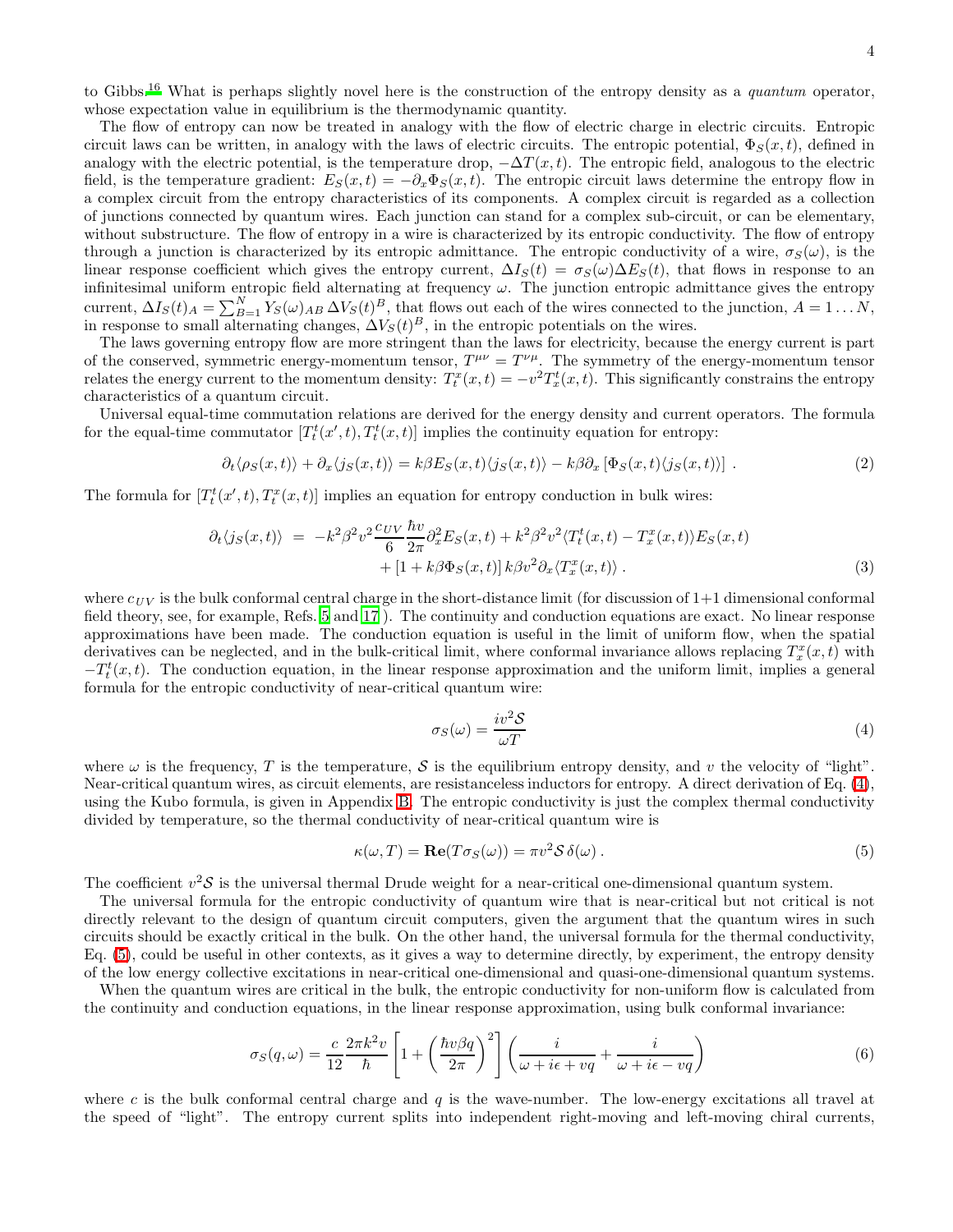left-moving and right-moving entropy currents — might be a useful feature of bulk-critical quantum wires. This paper defines the entropy density and current operators, notes that circuit laws for entropy follow by formal analogy to the electric circuit laws, derives the entropy continuity and conduction equations, and the universal formula for the entropic conductivity. All the derivations and calculations are completely elementary. A subsequent paper<sup>[18](#page-17-18)</sup> treats the flow of entropy through near-critical quantum circuit junctions.

of the entropy currents — the uniform speed of the excitations and the absence of bulk interactions between the

Much of what is done here is related to other works. Quantum wires and junctions have been much studied (see, for example, Ref. [19](#page-17-19) and references therein). The idea of using quantum critical systems for quantum computers is far from new (see, for example, Ref. [20\)](#page-17-20). But the goal and the reasoning are perhaps different here. The goal is to design asymptotically large-scale quantum computers, requiring large quantum systems that operate reversibly and are controllable. The reason for proposing that asymptotically large-scale quantum computers should be built from near-critical quantum circuits is the effective isolation provided by renormalization. Renormalizaton, by decoupling the low energy excitations from the microscopic physics, solves the hard part of the control problem and makes reversible operation practical. The program that follows from this reasoning is to base the design strategy on the laws of entropy flow.

It is quite standard to express thermal transport properties of quantum systems in terms of the local energy density and current operators.<sup>[21](#page-17-21)</sup> The entropy density and current operators defined here can be considered a trivial repackaging of the energy density and current. Entropy is the quantity of interest in reversible computing, but bookkeeping entropy is equivalent to bookkeeping energy in reversible processes. On the other hand, it is the entropy current and density operators that are appropriate for the formulation of circuit laws, because the entropic potential,  $\Phi_S(x, t)$ , which couples to the local entropy density in analogy with the electric potential, has a thermodynamic interpretation as the local drop in temperature,  $\Phi_S(x,t) = -\Delta T(x,t)$ . No such thermodynamic quantity couples to the energy density.

Formulas for the thermal conductivity equivalent to Eq. [\(5\)](#page-3-1) were previously derived for the special cases of free massive fermions and bosons and for the general bulk-critical case,[22](#page-17-22) but it was not noted for any of these cases that the thermal Drude weight takes the form  $v^2S$ .

#### III. ENTROPY FLOW

Every relativistic quantum field theory has a locally conserved, symmetric energy-momentum tensor,  $T^{\mu}_{\nu}(x,t)$ , which represents the response of the system to local deformations of the space-time geometry. In 1+1 dimensions, the space-time metric,  $g_{\mu\nu}$ , has components  $g_{tt} = -v^2$ ,  $g_{xx} = 1$ ,  $g_{xt} = g_{tx} = 0$ . Any local deformation,  $\delta g_{\mu\nu}(x, t)$ , can be represented as a local variation of the couplings in the hamiltonian, so is equivalent to a perturbation of the hamiltonian by a local quantum field, the energy-momentum tensor. The expectation values in the quantum field theory change by

$$
\delta \langle \cdots \rangle = \int \int dt \, dx \, \left( \frac{-1}{2} \right) \delta g_{\mu\nu}(x, t) \, \langle \frac{i}{\hbar} T^{\mu\nu}(x, t) \cdots \rangle \tag{7}
$$

where  $T^{\mu\nu'}g_{\nu'\nu} = T^{\mu}_{\nu}$ . The energy-momentum tensor is symmetric,  $T^{\mu\nu} = T^{\nu\mu}$ , because the space-time metric is symmetric. Symmetry of  $T^{\mu\nu}$  is simply the indentity  $T_t^x = -v^2 T_x^t$ .

The individual components of the energy-momentum tensor are the energy density,  $T_t^t(x,t)$ , the energy current,  $T_t^x(x,t)$ , the momentum density,  $T_x^t(x,t)$ , and the momentum current,  $T_x^x(x,t)$ . Energy and momentum are each locally conserved,

$$
\partial_{\mu}T^{\mu}_{\nu}(x,t) = 0.
$$
\n(8)

The hamiltonian is

$$
H_0 = \int \mathrm{d}x \; T_t^t(x, t) \; . \tag{9}
$$

Local conservation of energy,

$$
\partial_t T_t^t(x,t) + \partial_x T_t^x(x,t) = 0, \qquad (10)
$$

expresses the effective isolation of the near-critical quantum system. The degrees of freedom of the quantum field theory are the low energy collective degrees of freedom of the near-critical quantum system. They form a closed system, neither gaining nor losing energy, effectively decoupled from microscopic fluctuations.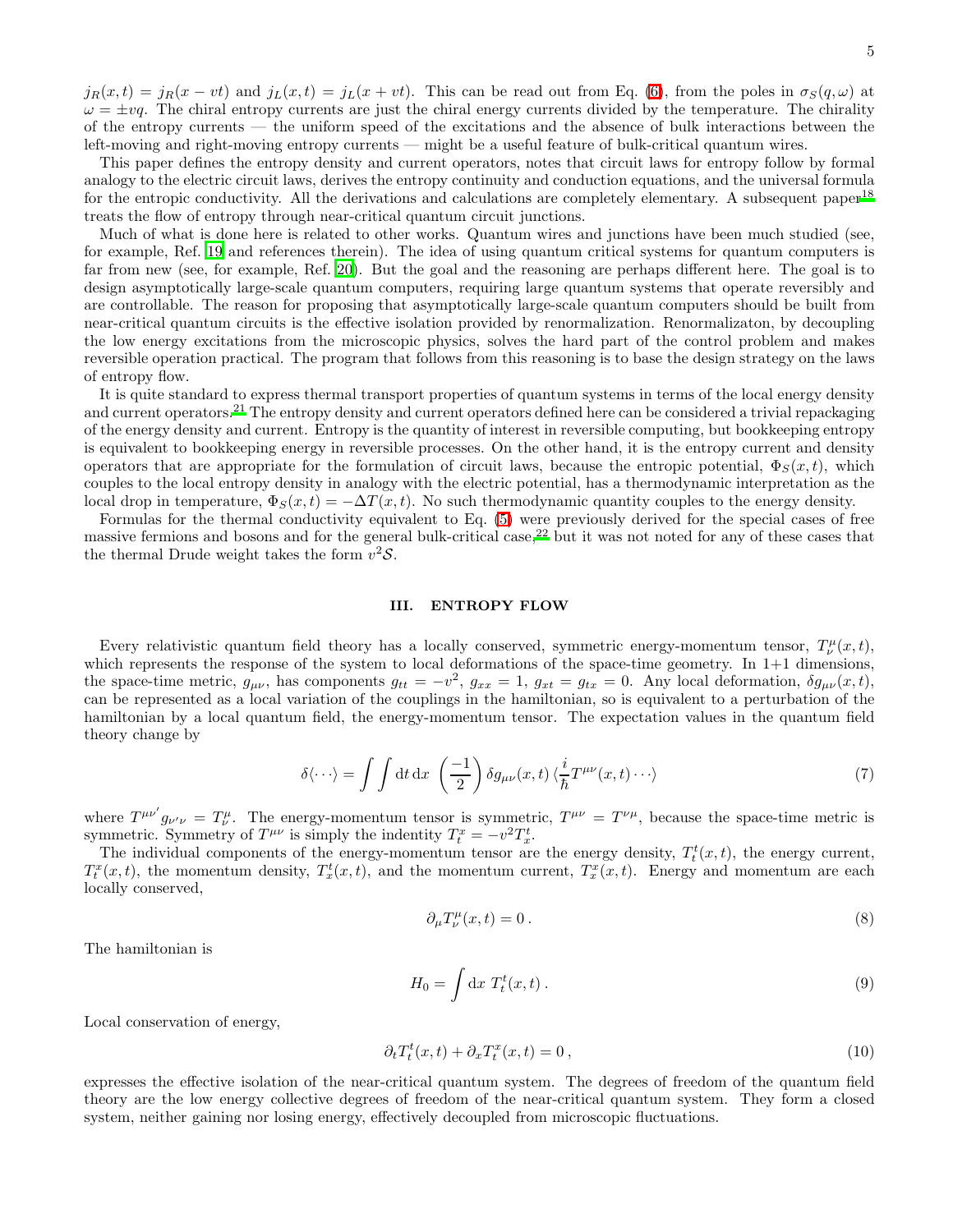The formula of Clausius,

$$
\Delta S = \frac{\Delta Q}{T},\tag{11}
$$

expresses the change of entropy in a reversible process as the change in heat divided by the temperature. The constant of proportionality,  $1/T$ , is also written  $k\beta$ , where k is Boltzmann's constant, the fundamental unit of entropy. In a near-critical system, the change in heat within a local region,  $\mathcal{R}$ , is

$$
\Delta Q_{\mathcal{R}} = \int_{\mathcal{R}} \mathrm{d}x \; \Delta \langle T_t^t(x, t) \rangle \tag{12}
$$

because all available forms of energy are included in  $T_t^t(x,t)$ . The entropy within region R changes by

$$
\Delta S_{\mathcal{R}} = k\beta \int_{\mathcal{R}} \mathrm{d}x \; \Delta \langle T_t^t(x, t) \rangle \,. \tag{13}
$$

This local version of the Clausius formula can be derived formally by calculating the change of entropy when the hamiltonian of the local region is perturbed infinitesimally from  $H_0$  to  $H = H_0 + \Delta H$ , at constant temperature. The equilibrium expectation values of observables,  $\langle \mathcal{O} \rangle_{eq}$ , are perturbed to  $\langle \mathcal{O} \rangle = \langle \mathcal{O} \rangle_{eq} + \Delta \langle \mathcal{O} \rangle$ . The partition function is

$$
Z = \text{Tr}(\mathbf{e}^{-\beta H})\tag{14}
$$

and the entropy is

$$
S = k \left( 1 - \beta \frac{\partial}{\partial \beta} \right) \ln Z = k \ln Z + k \beta \langle H \rangle. \tag{15}
$$

The infinitesimal change of entropy is

$$
\Delta S = k \Delta \ln Z + k \beta \Delta \langle H_0 \rangle + k \beta \langle \Delta H \rangle_{eq}
$$
  
=  $k \beta \langle -\Delta H \rangle_{eq} + + k \beta \Delta \langle H_0 \rangle + k \beta \langle \Delta H \rangle_{eq}$   
=  $k \beta \Delta \langle H_0 \rangle$   
=  $k \beta \Delta \langle \int dx \ T_t^t(x, t) \rangle$ . (16)

The Clausius formula for finite perturbations follows by integrating over infinitesimal perturbations.

Write the local change of entropy as

$$
\Delta S_{\mathcal{R}} = \Delta \int_{\mathcal{R}} \mathrm{d}x \, \langle \rho_S(x, t) \rangle \tag{17}
$$

where

$$
\rho_S(x,t) = k\beta T_t^t(x,t) - \langle k\beta T_t^t(x,t) \rangle_{eq} . \tag{18}
$$

The operator  $\rho_S(x,t)$  can be interpreted as the variation of the entropy density away from its equilibrium value, which is the natural baseline against which to measure the flow of entropy. The time derivative of the entropy density operator is

$$
\partial_t \rho_S(x,t) = k\beta \partial_t T_t^t(x,t) = -k\beta \partial_x T_t^x(x,t)
$$
\n(19)

so the local entropy current is

$$
j_S(x,t) = k\beta T_t^x(x,t) \,. \tag{20}
$$

The entropy current,  $j_S(x, t)$ , is the entropy per unit time flowing to the right through the point x. The local entropy current and the local entropy density,  $\rho_S(x, t)$ , are quantum observables. Entropy flows as a locally conserved quantum current:

$$
\partial_t \rho_S(x, t) + \partial_x j_S(x, t) = 0. \tag{21}
$$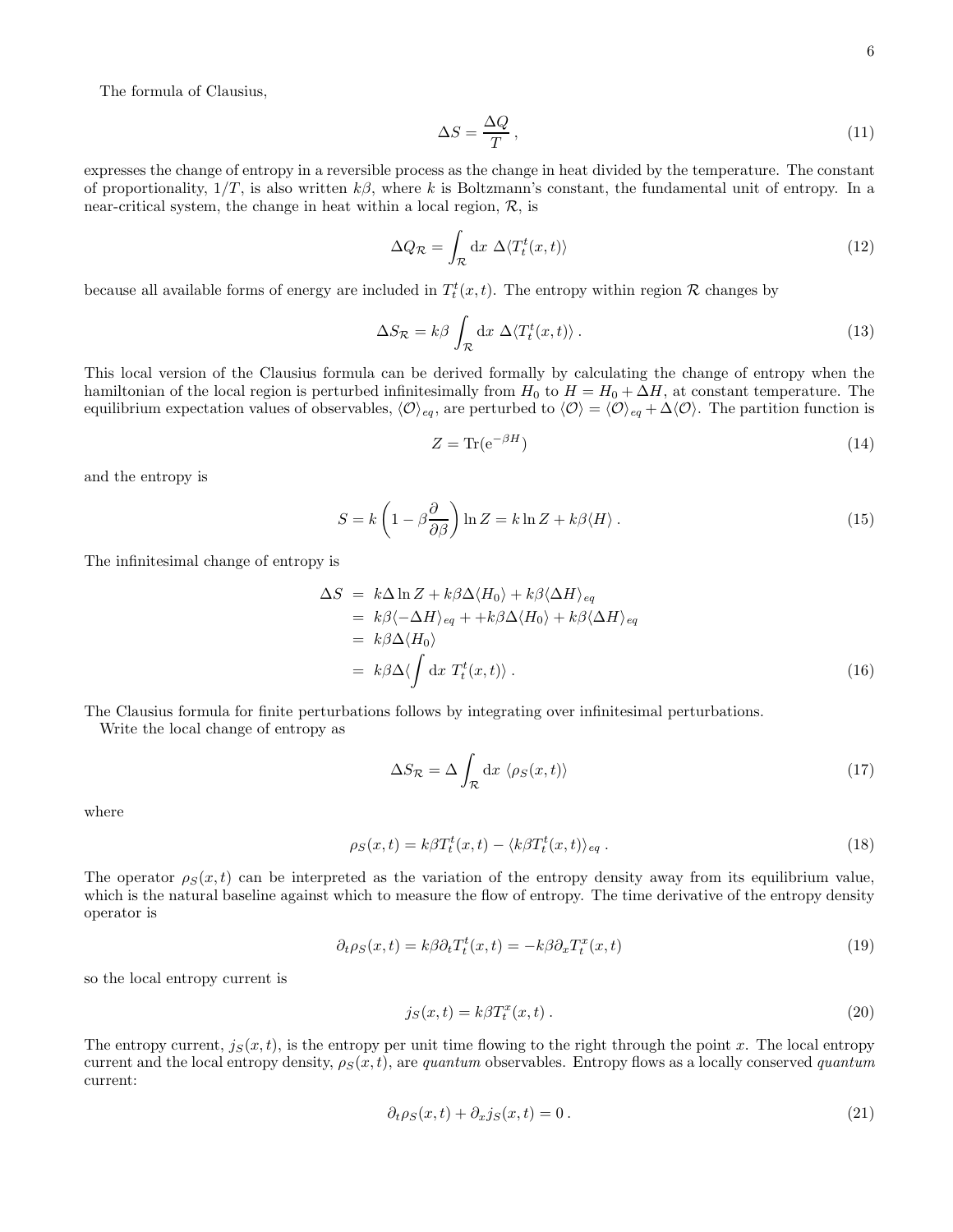## IV. QUANTUM CIRCUITS AND ENTROPIC CIRCUIT LAWS

A near-critical quantum circuit is described by a  $1+1$  dimensional relativistic quantum field theory on the onedimensional space of the circuit. That space consists of a set of line segments, the wires, and a set of points, the junctions. Each wire boundary is identified with one of the junctions. A junction to which only a single wire is connected is simply an end of the wire.

The existence of the locally conserved quantum entropy current implies that the flow of entropy is governed by entropic circuit laws derived by formal analogy with the laws of electric circuits, which are expressed for example in Kirchoff's laws. The circuit laws determine the performance of the whole circuit given the characteristics of its parts, the entropic conductivity of the wires and the entropic admittance of the junctions.

The characteristics of the wires and junctions are determined by their linear responses to small external perturbations by an entropic potential,  $\Phi_S(x,t)$ , which is the external source that couples to the entropic charge density, in analogy with the electric potential. The perturbed hamiltonian is

$$
H = H_0 + \Delta H(t) = H_0 + \int dx \ \rho_S(x, t) \Phi_S(x, t) \,. \tag{22}
$$

 $\Phi_S(x, t)$  has dimensions of temperature. The entropic field

$$
E_S(x,t) = -\partial_x \Phi_S(x,t) \tag{23}
$$

has dimensions of temperature/distance.

Compare this perturbation to a change of temperature from T to  $T + \Delta T$ . The equilibrium density matrix of the unperturbed system is

$$
\rho_{eq} = \frac{1}{Z_0} e^{-\beta H_0} \,. \tag{24}
$$

Under an infinitesimal change of temperature, the equilibrium density matrix changes by

$$
\Delta \rho_{eq} = \rho_{eq}(k\beta^2 \Delta T) \left( H_0 - \langle H_0 \rangle_{eq} \right). \tag{25}
$$

The same effect can be obtained at constant temperature by adding an infinitesimal perturbation to the hamiltonian,

$$
\Delta H = (H_0 - \langle H_0 \rangle_{eq})(-k\beta \Delta T) = \int \mathrm{d}x \, \rho_S(x, t)(-\Delta T) \,. \tag{26}
$$

Therefore, imposing an infinitesimal static entropic potential,  $\Delta \Phi_S(x,t) = -\Delta T(x)$ , is equivalent to making an infinitesimal local variation of the temperature,  $\Delta T(x)$ , in the limit where both become constant in space. Integrating infinitesimal perturbations gives  $\Delta \Phi_S(x,t) = -\Delta T$  for finite changes of temperature. Increasing the entropic potential means decreasing the temperature. The entropic potential is the local drop in temperature. The entropic field  $E_S(x,t) = -\partial_x \Phi_S(x,t)$  is the local temperature gradient, in the limit where both are uniform in space.

When the external perturbation is turned on, entropy flows along the entropic field from higher entropic potential to lower, from regions of lower temperature to regions of higher temperature. The entropic potential acts like the temperature dial on the thermostat of a heating system. When a negative entropic potential is introduced in a local region, the temperature dial there is turned  $up$ . The couplings in the hamiltonian are changed locally, so that the system behaves as if at a higher temperature, locally. The system responds by evolving towards local equilibrium at the new temperature. Initially, there is too little entropy in the perturbed region for that region to be in equilibrium at the new, higher temperature, so entropy flows into the perturbed region from regions of higher entropic potential elsewhere in the system.

In an operating circuit, the only external perturbations will be in the junctions that serve as external controls. The entropic potential everywhere else in the circuit is an auxiliary variable, determined by a subset of the circuit equations as a function of the entropic currents and charges. The remaining circuit laws and the external entropic potentials in the control junctions then determine the flow of entropy within the circuit.

#### V. ENTROPIC CONDUCTIVITY AND ADMITTANCE

The entropic conductivity of a quantum wire is defined by analogy with the electrical conductivity. When a wire is perturbed by a small entropic field,  $\Delta E_S(x,t) = e^{iqx-i\omega t} \Delta E_S(0,0)$ , an entropy current is induced to flow. The entropy current is given, to first order in the perturbation, by a linear response formula

$$
\Delta \langle j_S(x, t) \rangle = \sigma_S(q, \omega) \Delta E_S(x, t) \,. \tag{27}
$$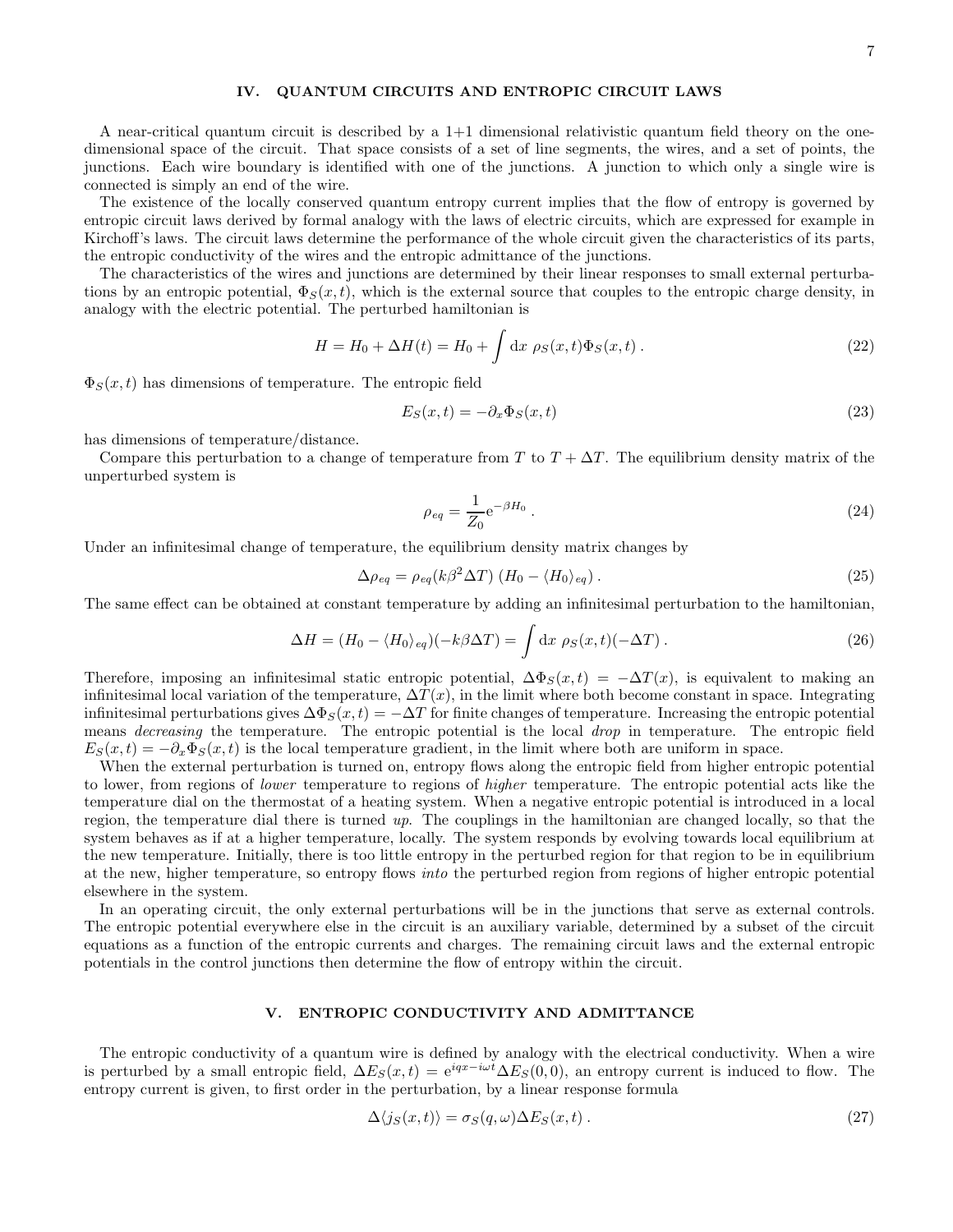The linear response coefficient  $\sigma_S(q,\omega)$  is the entropic conductivity. The entropic conductivity for uniform flow is

$$
\sigma_S(\omega) = \lim_{q \to 0} \sigma_S(q, \omega). \tag{28}
$$

The entropic conductivity is just the complex thermal conductivity divided by the temperature,  $T\sigma_S = \sigma_{thermal}$ , since  $\Delta E_S$  is the temperature gradient and  $\Delta\langle j_S \rangle$  is the energy current divided by temperature.

The circuit laws for uniform entropy conduction through wires are analogous to those for electrical conduction. Let A,A' label the two ends of a wire. Let  $\Delta I_S(t)$  be the entropy current entering the wire at end A, and  $\Delta I_S(t)$ A' the entropy current entering at end A'. Let  $\Delta V_S(t)^A$  be the entropic potential at end A, and  $\Delta V_S(t)^{A'}$  the entropic potential at end A'. Let  $\Delta E_S(t)$  be the entropic field in the wire. Let l be the length of the wire. The conduction equations for uniform entropy flow in the wire are

$$
l \Delta E_S(t) = \Delta V_S(t)^A - \Delta V_S(t)^{A'} \tag{29}
$$

$$
\Delta I_S(t)_A = \sigma_S(\omega) \Delta E_S(t) = -\Delta I_S(t)_{A'}.
$$
\n(30)

The entropic admittance of a junction is defined by analogy with the electrical admittance. Label the  $N$  wire-ends attached to the junction by indices  $A, B = 1...N$ . Let  $\Delta V_S(t)^B$  be an infinitesimal change of entropic potential at the end of wire B, where it is attached to the junction, and let  $\Delta I_S(t)_A$  be the resulting change in the entropic current flowing out of the junction through wire  $A$ . For alternating potentials

$$
\Delta V_S(t)^B = e^{-i\omega t} \Delta V_S(0)^B \tag{31}
$$

the junction admittance equation is

$$
\Delta I_S(t)_A = \sum_{B=1}^N Y_S(\omega)_{AB} \,\Delta V_S(t)^B \tag{32}
$$

where the matrix  $Y_S(\omega)_{AB}$  is the entropic admittance of the junction.

The entropic conductivity,  $\sigma_S(\omega)$ , of the wire and the entropic admittance matrices,  $Y_S(\omega)_{AB}$ , of the elementary junctions are to be calculated in the 1+1 dimensional quantum field theory. The conduction equations for the wires and the admittance equations for the junctions then determine the entropy flow properties of the circuit.

# VI. THE CONTINUITY EQUATION FOR ENTROPY

Observables in the unperturbed system evolve in time by

$$
\partial_t \mathcal{O}(t) = \frac{i}{\hbar} [H_0, \mathcal{O}(t)] \,. \tag{33}
$$

The hamiltonian of the perturbed system is  $H = H_0 + \Delta H(t)$ . The perturbation,  $\Delta H(t)$ , vanishes at early times. The perturbed system starts at early time unperturbed and in equilibrium. The density matrix,  $\rho(t)$ , starts at early time equal to the unperturbed equilibrium density matrix,  $\rho_{eq}$ . It evolves in time by

$$
\partial_t \rho(t) = -\frac{i}{\hbar} [H, \rho(t)] \tag{34}
$$

The expectation values in the perturbed system,  $\langle \mathcal{O}(t)\rangle = \text{Tr}[\rho(t)\mathcal{O}(t)]$ , evolve in time by

$$
\partial_t \langle \mathcal{O}(t) \rangle = \langle \partial_t \mathcal{O}(t) \rangle + \langle \frac{i}{\hbar} [\Delta H(t), \mathcal{O}(t)] \rangle \,. \tag{35}
$$

This time evolution formula is especially useful when the equal-time commutator can be evaluated explicitly.

The entropy density evolves in time by

<span id="page-7-0"></span>
$$
\partial_t \langle \rho_S(x,t) \rangle = \langle \partial_t \rho_S(x,t) \rangle + \langle \frac{i}{\hbar} [\Delta H(t), \rho_S(x,t)] \rangle \n= \langle -\partial_x j_S(x,t) \rangle + \langle \frac{i}{\hbar} [\int \mathrm{d}x' \; \rho_S(x',t) \Phi_S(x',t), \rho_S(x,t)] \rangle
$$
\n(36)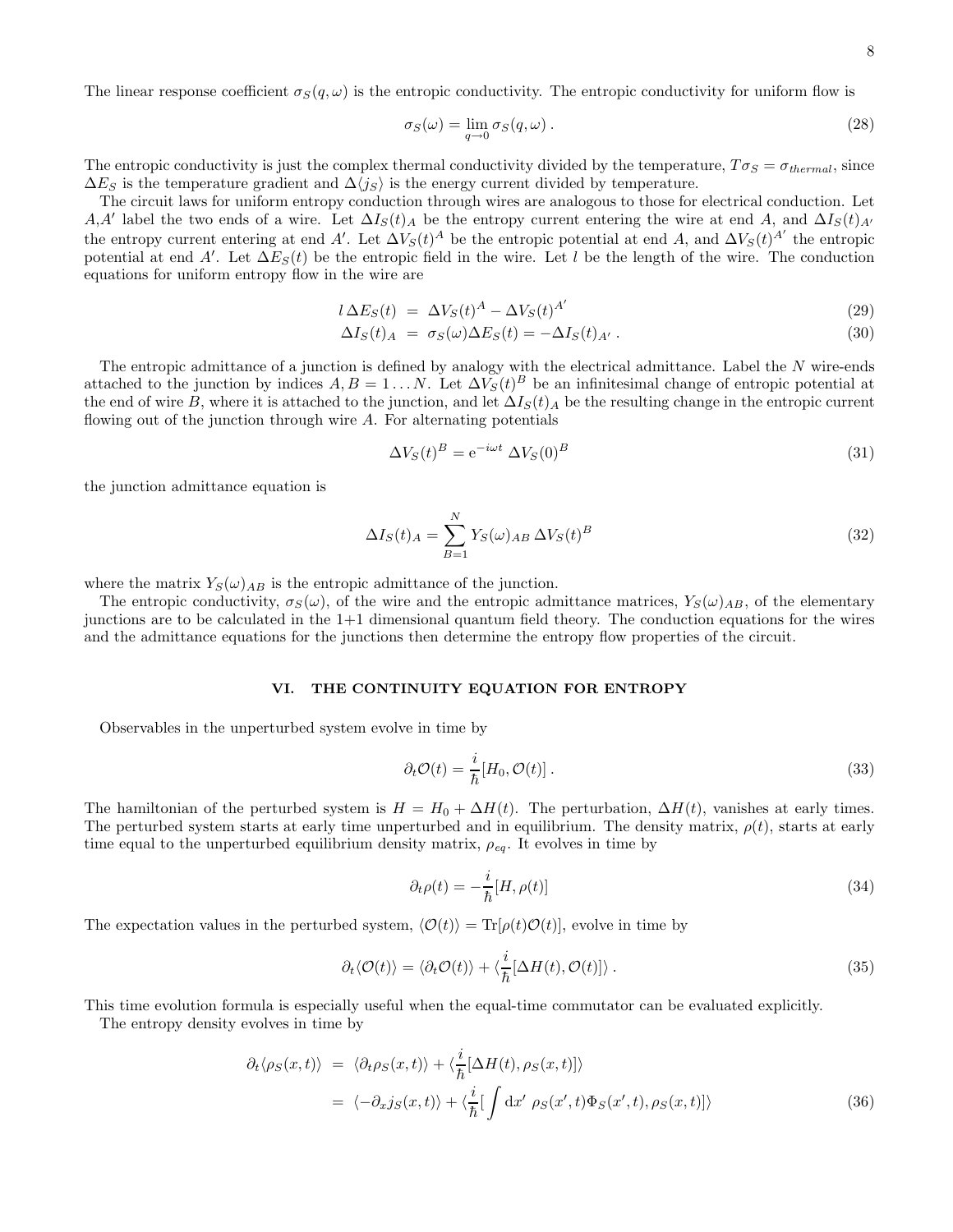<span id="page-8-0"></span>or

$$
\partial_t \langle \rho_S(x,t) \rangle + \partial_x \langle j_S(x,t) \rangle = \int \mathrm{d}x' \, \Phi_S(x',t) \langle \frac{i}{\hbar} [\rho_S(x',t), \rho_S(x,t)] \rangle \,. \tag{37}
$$

First, integrate over  $x$  to find the rate of change of the total entropy:

$$
\frac{dS}{dt} = \int dx' \Phi_S(x',t) \langle \frac{i}{\hbar} [\rho_S(x',t), k\beta H_0] \rangle
$$
  
\n
$$
= k\beta \int dx' \Phi_S(x',t) \langle -\partial_t \rho_S(x',t) \rangle
$$
  
\n
$$
= k\beta \int dx' \Phi_S(x',t) \langle \partial_x j_S(x',t) \rangle
$$
  
\n
$$
= k\beta \int dx' E_S(x',t) \langle j_S(x',t) \rangle
$$
(38)

which can be written

$$
\frac{\mathrm{d}S}{\mathrm{d}t} = k\beta \frac{\mathrm{d}W}{\mathrm{d}t} \tag{39}
$$

where  $W(t)$  is the work done on the system by the external entropic potential, given by

$$
\frac{\mathrm{d}W}{\mathrm{d}t} = \frac{\mathrm{d}\langle H_0 \rangle}{\mathrm{d}t} = \int \mathrm{d}x \ E_S(x, t) \langle j_S(x, t) \rangle \,. \tag{40}
$$

Eq. [\(37\)](#page-8-0), unintegrated, describes the local production of entropy:

$$
\partial_t \langle \rho_S(x, t) \rangle + \partial_x \langle j_S(x, t) \rangle = k \beta \, p(x, t) \tag{41}
$$

where

<span id="page-8-1"></span>
$$
p(x,t) = \int dx' \Phi_S(x',t) \langle \frac{i}{\hbar} [\rho_S(x',t), T_t^t(x,t)] \rangle
$$
\n(42)

is the density of power delivered to the system by the imposed entropic field. The power delivered to the system by the external field is a source of entropy. This does not have an analogue in the continuity equation for electric charge.

The equal-time commutator appearing in Eqs. [\(37\)](#page-8-0) and [\(42\)](#page-8-1) is calculated in Appendix [A:](#page-13-0)

$$
\frac{i}{\hbar}[T_t^t(x',t),T_t^t(x,t)] = \partial_{x'}\delta(x'-x)T_t^x(x,t) - \partial_x\delta(x'-x)T_t^x(x',t).
$$
\n(43)

Substituting in Eq. [\(37\)](#page-8-0) gives the continuity equation for entropy:

$$
\partial_t \langle \rho_S(x,t) \rangle + \partial_x \langle j_S(x,t) \rangle = k \beta E_S(x,t) \langle j_S(x,t) \rangle - k \beta \partial_x [\Phi_S(x,t) \langle j_S(x,t) \rangle]. \tag{44}
$$

The form of this equation suggests that it might be worthwhile to redefine the entropy current as  $j_S(x, t)$  +  $k\beta\Phi_S(x,t)j_S(x,t)$  away from equilibrium, so that the power will be proportional to the current.

The continuity equation for entropy is exact. In the linear response approximation, it becomes

$$
\partial_t \Delta \langle \rho_S(x, t) \rangle + \partial_x \Delta \langle j_S(x, t) \rangle = k \beta \Delta E_S(x, t) \langle j_S(x, t) \rangle_{eq} - \partial_x [k \beta \Delta \Phi_S(x, t) \langle j_S(x, t) \rangle_{eq}] \tag{45}
$$

where, for any operator  $\mathcal{O},$ 

$$
\Delta \langle \mathcal{O} \rangle = \langle \mathcal{O} \rangle - \langle \mathcal{O} \rangle_{eq} . \tag{46}
$$

Entropy is locally conserved to first order in the perturbation, unless there is a persistent equilibrium entropy current,  $\langle j_S(x, t) \rangle_{eq}$ . The distribution of entropy is stationary in equilibrium,  $\partial_t \langle \rho_S(x, t) \rangle_{eq} = 0$ , so  $\partial_x \langle j_S(x, t) \rangle_{eq} = 0$ . Therefore, if there is an equilibrium entropy current, it must flow in closed loops within the circuit and must flow uniformly within each wire. Entropy current could be stored in such persistent loops. Since  $\partial_x\langle j_S(x,t)\rangle_{eq} = 0$ , the linearized continuity equation can be written

<span id="page-8-2"></span>
$$
\partial_t \Delta \langle \rho_S(x, t) \rangle + \partial_x \Delta \langle j_S(x, t) \rangle = 2k\beta \Delta E_S(x, t) \langle j_S(x, t) \rangle_{eq} \,. \tag{47}
$$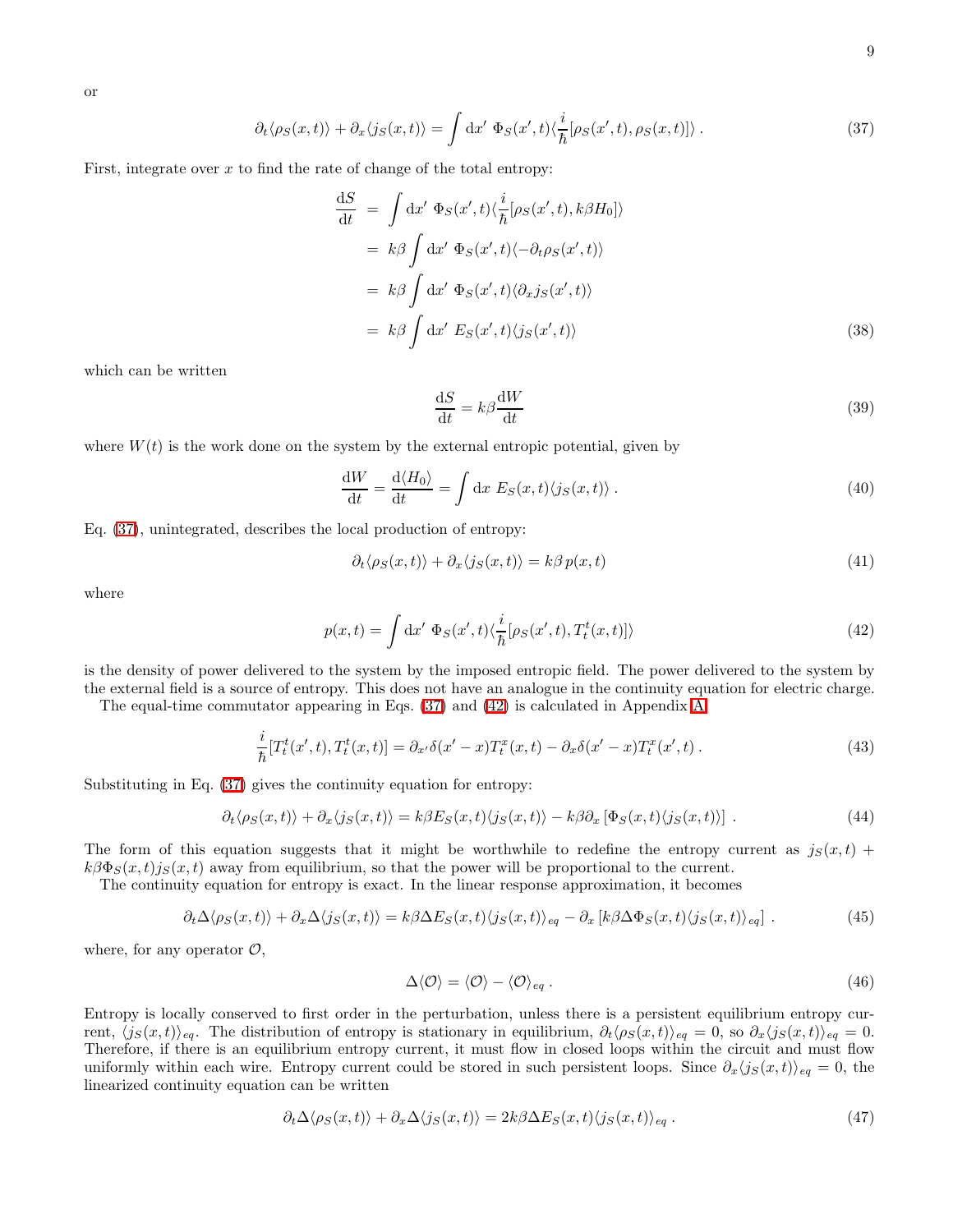In the static limit, this becomes

$$
\partial_x \Delta \langle j_S(x, t) \rangle = \partial_x \left[ -2k \beta \Delta \Phi_S(x, t) \langle j_S(x, t) \rangle_{eq} \right]. \tag{48}
$$

Assuming that a local change in temperature has only a local effect on the equilibrium current (possibly a dubious assumption), then

$$
\Delta \langle j_S(x,t) \rangle = -2k\beta \Delta \Phi_S(x,t) \langle j_S(x,t) \rangle_{eq} . \tag{49}
$$

Take the uniform limit, recalling that  $\Delta \Phi_S = -\Delta T$ , to obtain

$$
\Delta \langle j_S(x,t) \rangle_{eq} = 2 \frac{\Delta T}{T} \langle j_S(x,t) \rangle_{eq} . \tag{50}
$$

The temperature dependence of the persistent entropy current is now completely determined:

$$
\langle j_S(x,t) \rangle_{eq} = T^2 f_S(x) \tag{51}
$$

where  $f_S(x)$  is independent of temperature, and  $\partial_x f_S(x) = 0$ . This argument is not entirely solid, but if it holds, then it will imply that a strong persistent entropy current can be generated in a loop by first generating a weak entropy current in the loop at low temperature, then raising the temperature of the loop.

#### VII. THE ENTROPY CONDUCTION EQUATION

<span id="page-9-0"></span>The time evolution of the entropy current is

$$
\partial_t \langle j_S(x,t) \rangle = \langle \partial_t j_S(x,t) \rangle + \int dx' \, \Phi_S(x',t) \langle \frac{i}{\hbar} [\rho_S(x',t), j_S(x,t)] \rangle \,. \tag{52}
$$

Symmetry of the energy-momentum tensor implies

$$
j_S(x,t) = k\beta T_t^x(x,t) = -k\beta v^2 T_x^t(x,t).
$$
\n(53)

Local conservation of momentum implies

$$
\partial_t j_S(x,t) = -k\beta v^2 \partial_t T_x^t(x,t) = k\beta v^2 \partial_x T_x^x(x,t) \,. \tag{54}
$$

<span id="page-9-1"></span>Eq. [\(52\)](#page-9-0) becomes

$$
\partial_t \langle j_S(x,t) \rangle = k \beta v^2 \partial_x \langle T_x^x(x,t) \rangle + \int \mathrm{d}x' \ \Phi_S(x',t) \langle \frac{i}{\hbar} [\rho_S(x',t), j_S(x,t)] \rangle \,. \tag{55}
$$

The equal-time commutator appearing in Eq. [\(55\)](#page-9-1) is calculated in Appendix [A:](#page-13-0)

$$
\frac{i}{\hbar} [T_t^t(x',t), v^{-2} T_t^x(x,t)] = \frac{c_{UV}}{6} \frac{\hbar v}{2\pi} \partial_x^3 \delta(x'-x) + \partial_x \delta(x'-x) [T_x^x(x,t) - T_t^t(x,t)] \n+ \delta(x'-x) \partial_x T_x^x(x,t)
$$
\n(56)

<span id="page-9-2"></span>where  $c_{UV}$  is the bulk conformal central charge in the short-distance limit. Substituting in Eq. [\(55\)](#page-9-1) gives the conduction equation:

$$
\partial_t \langle j_S(x,t) \rangle = -k^2 \beta^2 v^2 \frac{c_{UV}}{6} \frac{\hbar v}{2\pi} \partial_x^2 E_S(x,t) + k^2 \beta^2 v^2 \langle T_t^t(x,t) - T_x^x(x,t) \rangle E_S(x,t)
$$
  
 
$$
+ [1 + k \beta \Phi_S(x,t)] k \beta v^2 \partial_x \langle T_x^x(x,t) \rangle . \tag{57}
$$

The conduction equation is especially useful in two situations: when the entropy flow in the wire is uniform, so  $\partial_x \langle T_x^x(x,t) \rangle = 0$ , or when the wire is conformally invariant in the bulk, so  $T_x^x = -T_t^t$ .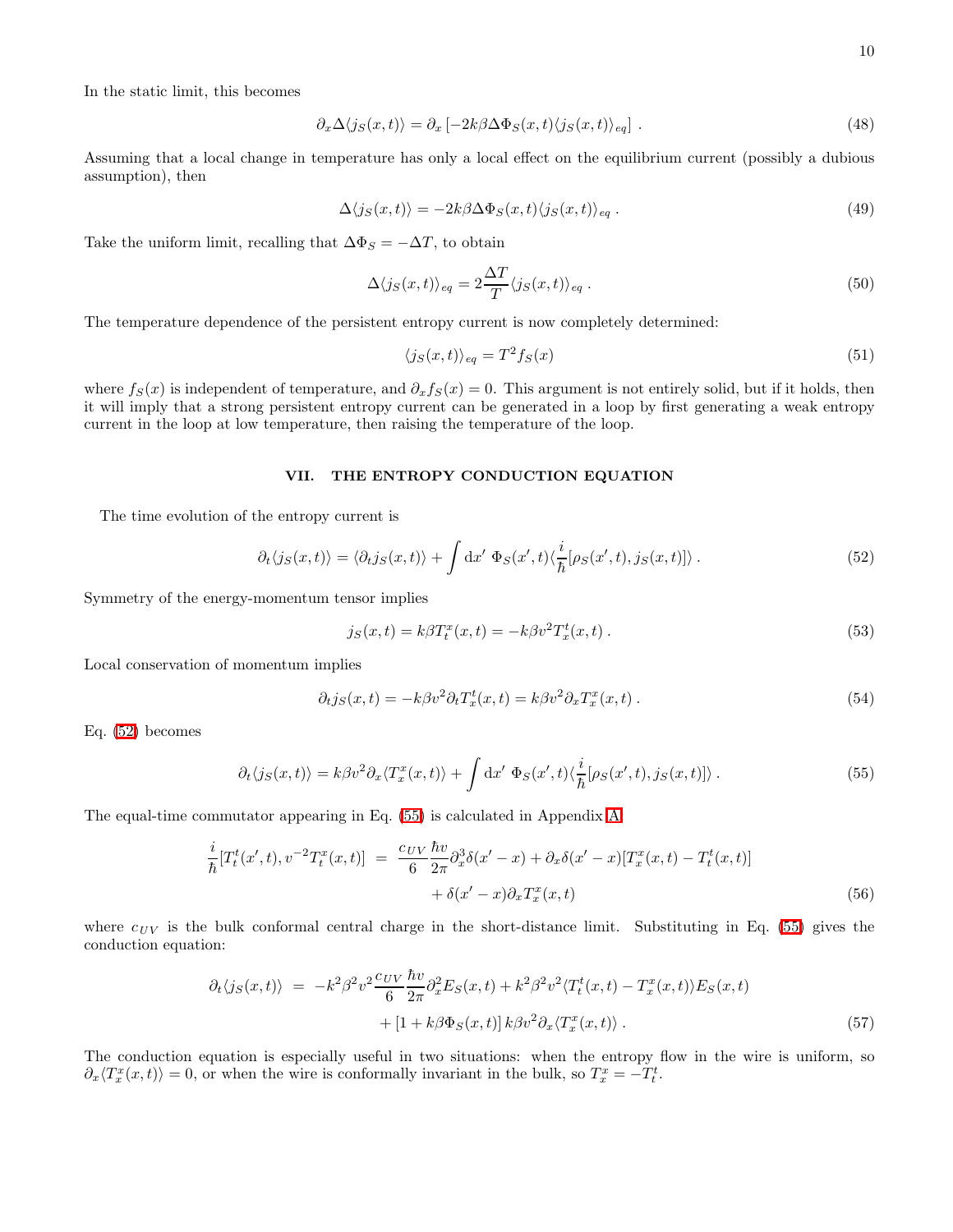#### VIII. UNIFORM ENTROPY CONDUCTION

When the entropy flow is uniform, the spatial derivatives in Eq.  $(57)$  are negligible, so the conduction equation becomes

$$
\partial_t \langle j_S(x,t) \rangle = k^2 \beta^2 v^2 \langle T_t^t(x,t) - T_x^x(x,t) \rangle E_S(x,t) \,. \tag{58}
$$

<span id="page-10-0"></span>In the linear response approximation, this becomes

$$
\partial_t \Delta \langle j_S(x, t) \rangle = k^2 \beta^2 v^2 \langle T_t^t(x, t) - T_x^x(x, t) \rangle_{eq} \Delta E_S(x, t) \,. \tag{59}
$$

The quantity  $k\beta\langle T_t^t(x,t) - T_x^x(x,t)\rangle_{eq}$  is the equilibrium entropy density, S, by the following argument.<sup>[23](#page-17-23)</sup> The equilibrium energy density in a long wire of length  $l$  is

$$
\mathcal{E} = \langle T_t^t(x, t) \rangle_{eq} = -\frac{\partial}{\partial \beta} \frac{\ln Z_0}{l} \,. \tag{60}
$$

The free energy density,

$$
\mathcal{F} = -\frac{1}{\beta} \frac{\ln Z_0}{l} \,,\tag{61}
$$

is independent of  $l$  in the limit of large  $l$ , so

$$
\mathcal{F} = (1 + l\frac{\partial}{\partial l})\mathcal{F} = -\frac{1}{\beta}\frac{\partial}{\partial l}\ln Z_0 = \langle T_x^x(x, t) \rangle_{eq}.
$$
\n(62)

The equilibrium entropy density is

$$
S = k \left( 1 - \beta \frac{\partial}{\partial \beta} \right) \frac{\ln Z_0}{l} = k \beta (\mathcal{E} - \mathcal{F}) = k \beta^2 \frac{\partial}{\partial \beta} \mathcal{F} . \tag{63}
$$

It can now be written in two equivalent ways:

<span id="page-10-2"></span>
$$
S = k\beta \langle T_t^t(x, t) - T_x^x(x, t) \rangle_{eq} = k\beta^2 \frac{\partial}{\partial \beta} \langle T_x^x(x, t) \rangle_{eq} . \tag{64}
$$

Substituting in the formula for uniform conduction, Eq. [\(59\)](#page-10-0), gives

<span id="page-10-1"></span>
$$
\partial_t \Delta \langle j_S(x, t) \rangle = k \beta v^2 \mathcal{S} \Delta E_S(x, t) \,. \tag{65}
$$

The entropic conductivity for uniform entropy flow is therefore

$$
\sigma_S(\omega) = \frac{ik\beta v^2 S}{\omega} = \frac{iv^2 S}{\omega T} \,. \tag{66}
$$

The complex thermal conductivity is

$$
\sigma_{thermal}(\omega) = T\sigma_S(\omega) = \frac{iv^2 \mathcal{S}}{\omega} \tag{67}
$$

and the thermal conductivity is

$$
\kappa(\omega, T) = \mathbf{Re}(T\sigma_S(\omega)) = \pi v^2 \mathcal{S} \,\delta(\omega) \,. \tag{68}
$$

An alternative derivation of Eq. [\(66\)](#page-10-1) is given in Appendix [B,](#page-15-0) using the Kubo formula for the conductivity instead of the linearized conduction equation.

As a consistency check, take the static limit of the conduction formula, Eq. [\(57\)](#page-9-2), make the linear response approximation, then take the uniform limit, letting the entropic potential become constant in space,  $\Delta \Phi_S(x,t) = -\Delta T$ . The perturbed system will be in equilibrium at temperature  $T + \Delta T$ . The conduction equation becomes

$$
0 = k\beta v^2 \Delta \langle T_x^x(x, t) \rangle + k^2 \beta^2 v^2 \langle T_t^t(x, t) - T_x^x(x, t) \rangle_{eq} \Delta T
$$
\n(69)

or

$$
0 = \Delta \mathcal{F} + \mathcal{S} \Delta T \tag{70}
$$

which is just the thermodynamic relation between free energy and entropy.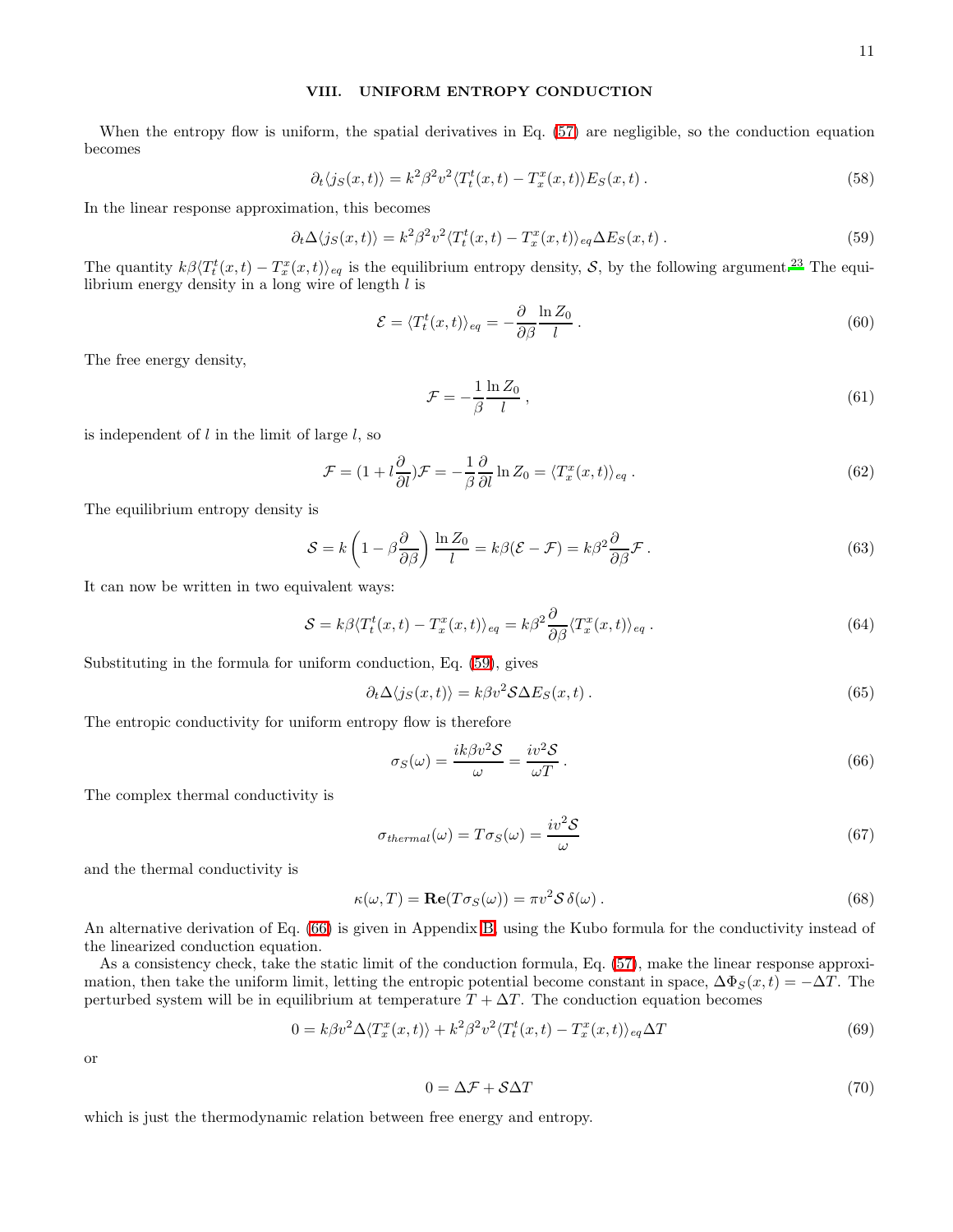#### IX. BULK-CRITICAL WIRE

When the quantum wire is critical in the bulk, the  $1+1$  dimensional quantum field theory is conformally invariant in the bulk:

$$
\Theta(x,t) = -T^{\mu}_{\mu}(x,t) = -T^t_{t}(x,t) - T^x_{x}(x,t) = 0.
$$
\n(71)

Then  $T_x^x(x,t)$  can be replaced by  $-T_t^t(x,t)$  in the conduction equation, Eq. [\(57\)](#page-9-2), giving

$$
\partial_t \langle j_S(x,t) \rangle = -k \beta v^2 \partial_x \langle T_t^t(x,t) \rangle - k^2 \beta^2 v^2 \frac{c}{6} \frac{\hbar v}{2\pi} \partial_x^2 E_S(x,t) + k^2 \beta^2 v^2 E_S(x,t) 2 \langle T_t^t(x,t) \rangle - k^2 \beta^2 v^2 \Phi_S(x,t) \partial_x \langle T_t^t(x,t) \rangle.
$$
\n(72)

In the linear response approximation, this becomes

$$
\partial_t \Delta \langle j_S(x,t) \rangle + v^2 \partial_x \Delta \langle \rho_S(x,t) \rangle = k^2 v^2 \beta^2 \left[ 2 \langle T_t^t(x,t) \rangle_{eq} - \frac{c}{6} \frac{\hbar v}{2\pi} \partial_x^2 \right] \Delta E_S(x,t) \,. \tag{73}
$$

For bulk-critical wire, the equilibrium energy density is  $24.25$  $24.25$ 

$$
\mathcal{E}_{crit} = \langle T_t^t(x, t) \rangle_{eq} = \frac{c}{12} \frac{2\pi}{\hbar v} \frac{1}{\beta^2}
$$
\n(74)

so the linearized conduction equation is

$$
\partial_t \Delta \langle j_S(x, t) \rangle + v^2 \partial_x \Delta \langle \rho_S(x, t) \rangle = k^2 \frac{c}{6} \frac{2\pi v}{\hbar} \left[ 1 - \left( \frac{\hbar v}{2\pi} \right)^2 \beta^2 \partial_x^2 \right] \Delta E_S(x, t) \,. \tag{75}
$$

This equation and the linearized continuity equation, Eq. [\(47\)](#page-8-2), together determine the entropy flow in the wire. For  $\Delta E_S(x,t) = e^{iqx-i\omega t + \epsilon t} \Delta E_S(0,0)$ , the entropy current is

$$
\Delta\langle j_S(x,t)\rangle = \sigma_S(q,\omega)\Delta E_S(x,t) \,. \tag{76}
$$

with

$$
\sigma_S(q,\omega) = k^2 \frac{2\pi v}{\hbar} \frac{c}{12} \left[ 1 + \left( \frac{\hbar v \beta q}{2\pi} \right)^2 \right] \left( \frac{i}{\omega + i\epsilon - vq} + \frac{i}{\omega + i\epsilon + vq} \right) + v k \beta \langle j_S \rangle_{eq} \left( \frac{i}{\omega + i\epsilon - vq} - \frac{i}{\omega + i\epsilon + vq} \right) \tag{77}
$$

<span id="page-11-1"></span>The change in the entropy density is

$$
\Delta \langle \rho_S(x,t) \rangle = k^2 \frac{2\pi}{\hbar} \frac{c}{12} \left[ 1 + \left( \frac{\hbar v \beta q}{2\pi} \right)^2 \right] \left( \frac{i}{\omega + i\epsilon - vq} - \frac{i}{\omega + i\epsilon + vq} \right) \Delta E_S(x,t) + k\beta \langle j_S \rangle_{eq} \left( \frac{i}{\omega + i\epsilon - vq} + \frac{i}{\omega + i\epsilon + vq} \right) \Delta E_S(x,t).
$$
 (78)

In the limit of uniform flow,

<span id="page-11-2"></span><span id="page-11-0"></span>
$$
\sigma_S(\omega) = \lim_{q \to 0} \sigma_S(q, \omega) = \frac{c}{6} \frac{2\pi k^2 v}{\hbar} \frac{i}{\omega}
$$
\n(79)

which agrees with the general formula for the entropic conductivity, Eq. [\(66\)](#page-10-1), since the equilibrium entropy density of bulk-critical wire is

$$
S_{crit} = \frac{c}{6} \frac{2\pi}{\hbar v} \frac{k}{\beta} \,. \tag{80}
$$

Eq. [\(79\)](#page-11-0) is equivalent to the formula for the thermal conductivity of bulk-critical quantum wire,  $\kappa(\omega, T)$  =  $(k^2 \pi^2 T v c/3\hbar) \delta(\omega)$ , which was previously derived in Ref. [22.](#page-17-22)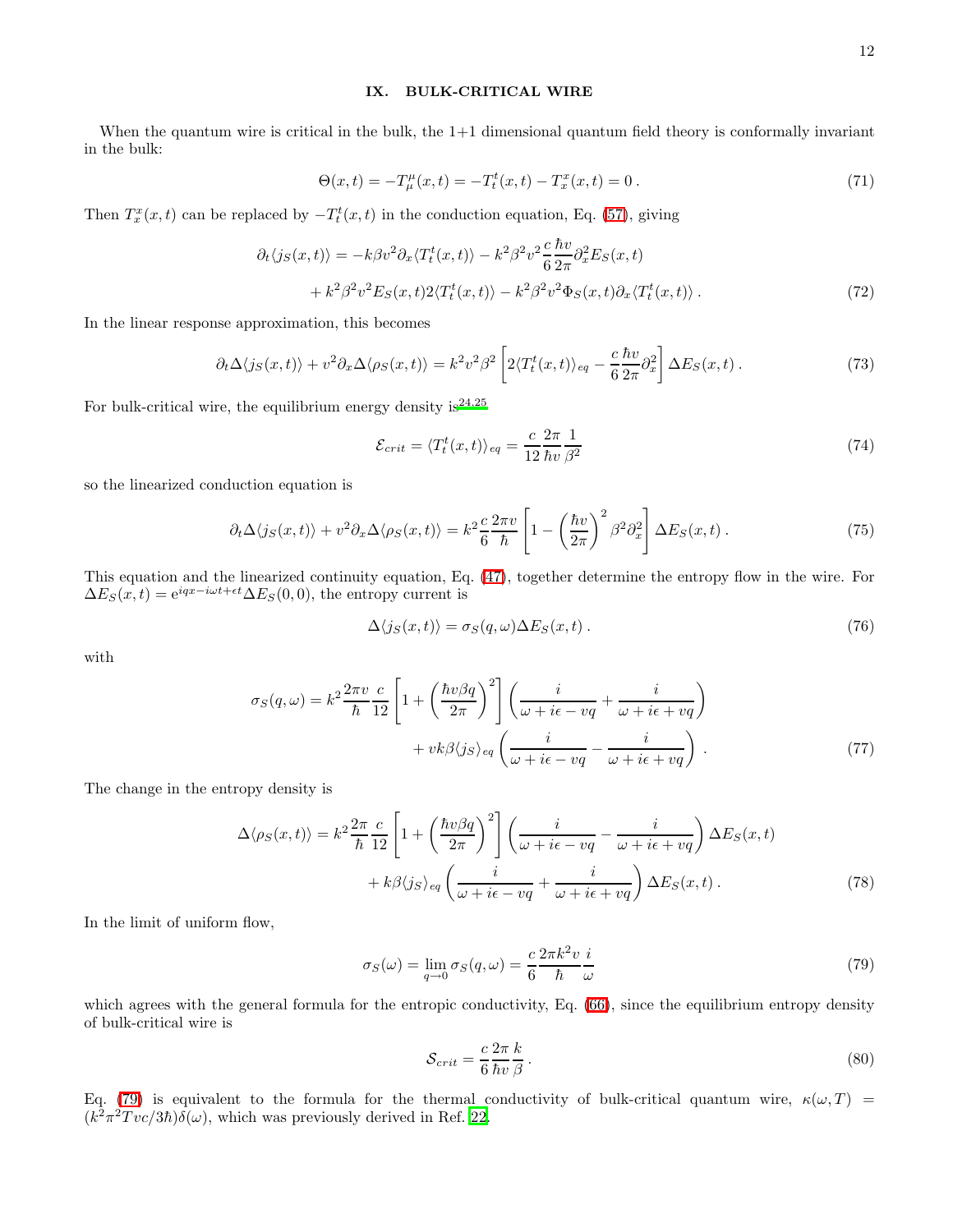<span id="page-12-0"></span>As another check, take the static limit,  $\Delta E_S(x,t) = -\partial_x \Delta \Phi_S(x)$ . Eq. [\(78\)](#page-11-1) gives the change in the entropy density:

$$
\Delta \langle \rho_S(x,t) \rangle = -k^2 \frac{2\pi}{\hbar v} \frac{c}{6} \left[ 1 - \left( \frac{\hbar v \beta}{2\pi} \right)^2 \partial_x^2 \right] \Delta \Phi_S(x) . \tag{81}
$$

Let the entropic potential become uniform,  $\Delta \Phi_S(x) = -\Delta T$ . The system should respond to the perturbation by going to equilibrium at temperature  $T + \Delta T$ . The induced change in entropy density will be, according to Eq. [\(81\)](#page-12-0),

$$
\Delta \langle \rho_S(x, t) \rangle = k^2 \frac{2\pi}{\hbar v} \frac{c}{6} \Delta T \tag{82}
$$

which agrees with the temperature derivative of the equilibrium entropy density, Eq. [\(80\)](#page-11-2).

## X. CHIRAL ENERGY AND ENTROPY CURRENTS

The energy-momentum tensor has only two independent components when the quantum wire is critical in the bulk. They can be written as two currents

$$
T_R(x,t) = \frac{1}{2}(vT_t^t(x,t) + T_t^x(x,t))
$$
\n(83)

$$
T_L(x,t) = \frac{1}{2}(vT_t^t(x,t) - T_t^x(x,t)).
$$
\n(84)

The conservation laws,  $\partial_{\mu}T^{\mu}_{\nu}(x,t) = 0$ , become

$$
(\partial_t + v \partial_x) T_R(x, t) = (\partial_t - v \partial_x) T_L(x, t) = 0,
$$
\n(85)

so each is a chiral current, depending on a single coordinate:

$$
T_R(x,t) = T_R(x - vt) \tag{86}
$$

$$
T_L(x,t) = T_L(x+vt). \tag{87}
$$

The entropy current is a sum of chiral entropy currents:

$$
j_S(x,t) = j_R(x,t) - j_L(x,t)
$$
\n(88)

$$
\rho_S(x,t) = \frac{1}{v} j_R(x,t) + \frac{1}{v} j_L(x,t) \tag{89}
$$

where

$$
j_R(x,t) = j_R(x - vt) = k\beta T_R(x,t) - \frac{1}{2}k\beta v \langle T_t^t(x,t) \rangle_{eq} \tag{90}
$$

$$
j_L(x,t) = j_L(x+vt) = k\beta T_L(x,t) - \frac{1}{2}k\beta v \langle T_t^t(x,t) \rangle_{eq}.
$$
\n(91)

 $j_R(x,t)$  flows to the right,  $j_R(x,t) = j_R(x + v\delta t, t + \delta t)$ , and  $j_L(x,t)$  flows to the left,  $j_L(x,t) = j_L(x - v\delta t, t + \delta t)$ , both at the speed of "light", v.

The chiral energy currents are, up to normalization, the usual chiral components,  $T(z)$  and  $\overline{T}(\overline{z})$ , of the euclidean energy-momentum tensor:  $T_R(z) = -\hbar v^2 T(z)/2\pi$ ,  $T_L(\bar{z}) = -\hbar v^2 \bar{T}(\bar{z})/2\pi$ , where  $z = x + iv\tau$ ,  $\bar{z} = x - iv\tau$ ,  $\tau = it$ . The usual analytic operator product expansions of  $T(z)$  and  $\overline{T}(\overline{z})$  are equivalent to equal-time commutation relations (see Appendix B of Ref. [18](#page-17-18) for details). These are equivalent to the general equal-time commutation relations derived in Appendix [A,](#page-13-0) specialized to the bulk-critical case.

A naive calculation shows the condition for uniform entropy flow in bulk-critical wire. Consider a wire of length l. Let  $I(t) = I(0) \cos(i\omega t)$  be the entropy current flowing into the wire from the left, at  $x = -l/2$ . The same entropy current flows out of the wire to the right, at  $x = +l/2$ . The boundary conditions completely determine the expectation values of the chiral currents,

$$
\langle j_S(-\frac{l}{2},t)\rangle = \langle j_L(-\frac{l}{2}-vt)\rangle - \langle j_R(-\frac{l}{2}+vt)\rangle = I(0)\cos(i\omega t)
$$
\n(92)

$$
\langle j_S(+\frac{l}{2},t)\rangle = \langle j_L(+\frac{l}{2}-vt)\rangle - \langle j_R(+\frac{l}{2}+vt)\rangle = I(0)\cos(i\omega t),\tag{93}
$$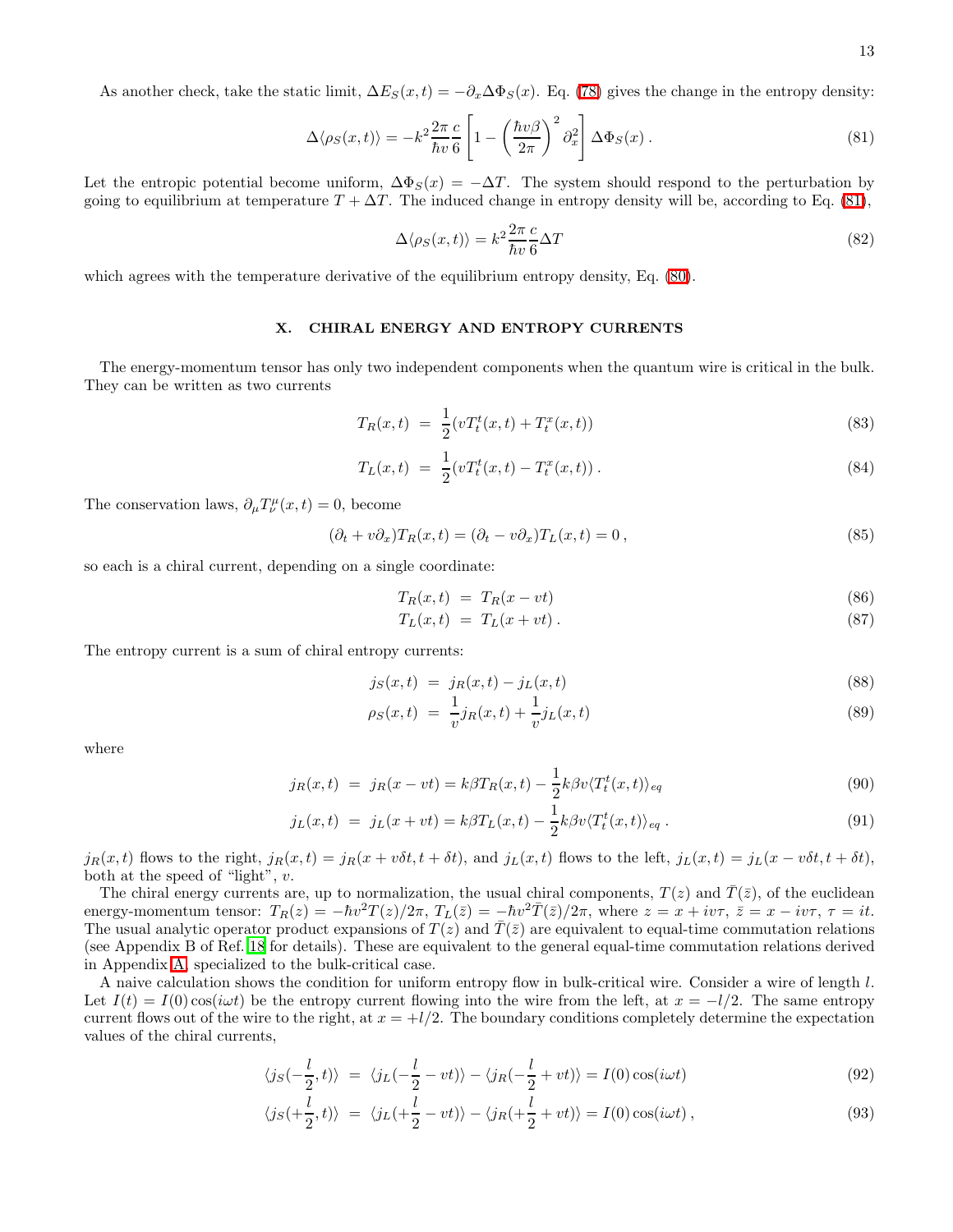so the entropy current inside the wire is

$$
\langle j_S(x,t) \rangle = I(t) \frac{\cos(\omega x/v)}{\cos(\omega l/2v)}.
$$
\n(94)

The condition for uniform flow is therefore  $\omega l \ll v$ .

## XI. CONCLUSION

An argument has been presented that near-critical quantum circuits are, in principle, ideal physical systems for large-scale quantum computers, because they are effectively isolated and controllable. The relativistic quantum field theories in 1+1 dimensions are then universal "machine languages" for large-scale quantum circuit computers. It was remarked that laws governing the flow of entropy are basic constraints on the design of reversible quantum computers, and that entropy flows in near-critical quantum circuits as a conserved quantum current, so circuit laws can be written for entropy flow in analogy with the electric circuit laws.

It was argued that the quantum wires should be stably bulk-critical, with no relevant bulk couplings, to avoid intractable control problems in the bulk wires. It was pointed out that bulk-critical quantum wires have some possibly useful features: all excitations move along the wires at a uniform speed,  $v$ , and the entropy current separates into left and right moving chiral currents which do not interact with each other in the bulk.

The continuity equation for entropy, Eq. [\(2\)](#page-3-3), and the equation for the conduction of entropy in wires, Eq. [\(3\)](#page-3-4), were derived. The entropy continuity and conduction equations are exact. Neither depends on a linear response approximation. They are universal equations, because they follow from universal equal-time commutation relations of the energy density and current.

The conduction equation, in the limit of uniform flow, was shown to imply a formula for the entropic conductivity of near-critical quantum wire,  $\sigma_S(\omega) = iv^2S/\omega T$ , equivalent to a formula for the thermal conductivity,  $\kappa(\omega, T) =$  $\pi v^2 S \delta(\omega)$ . This formula provides a way to measure directly, by experiment, the entropy density, S, of the low-energy excitations in one-dimensional and quasi-one-dimensional near-critical quantum systems.

It is hoped that these will be useful preliminary steps towards the design of near-critical quantum circuits that can perform large-scale quantum computations.

#### Acknowledgments

I thank A. Konechny for many discussions. I thank the members of an informal Rutgers seminar — S. Ashok, A. Ayyer, D. Belov, E. Dell'Aquila, B. Doyon, and R. Essig — for listening to a preliminary version of this work, and for their comments and questions. I thank M. Douglas and G. Moore for reminding me that the monster conformal field theory is an example of a completely stable renormalization group fixed point in 1+1 dimensions, and G. Moore for pointing out Ref. [15.](#page-17-15) I thank S. Lukyanov for pointing towards some of the condensed matter literature, leading in particular to Refs. [21](#page-17-21)[,22](#page-17-22). I thank N. Andrei for helpful comments on the manuscript and for explaining to me that there are quantum critical phenomena which are not described by relativistic quantum field theories.

<span id="page-13-0"></span>This work was supported by the Rutgers New High Energy Theory Center.

# APPENDIX A: EQUAL-TIME COMMUTATORS OF  $T_t^t(x,t)$  AND  $T_x^t(x,t)$

<span id="page-13-1"></span>The universal equal-time commutators of the energy and momentum densities

$$
\frac{i}{\hbar}[T_t^t(x',t), T_t^t(x,t)] = -\partial_x \delta(x'-x)2T_t^x(x,t) - \delta(x'-x)\partial_x T_t^x(x,t)
$$
\n(A1)

$$
\frac{i}{\hbar}[T_x^t(x',t), T_x^t(x,t)] = \partial_x \delta(x'-x) 2T_x^t(x,t) + \delta(x'-x)\partial_x T_x^t(x,t)
$$
\n(A2)

$$
\frac{i}{\hbar}[T_t^t(x',t), T_x^t(x,t)] = -\frac{c_{UV}}{6} \frac{\hbar v}{2\pi} \partial_x^3 \delta(x'-x) + \partial_x \delta(x'-x) [T_t^t(x,t) - T_x^x(x,t)] \n- \delta(x'-x) \partial_x T_x^x(x,t)
$$
\n(A3)

are derived here from the Ward identities for the operator product of two energy-momentum tensors. The number  $c_{UV}$  is the bulk conformal central charge at short-distance.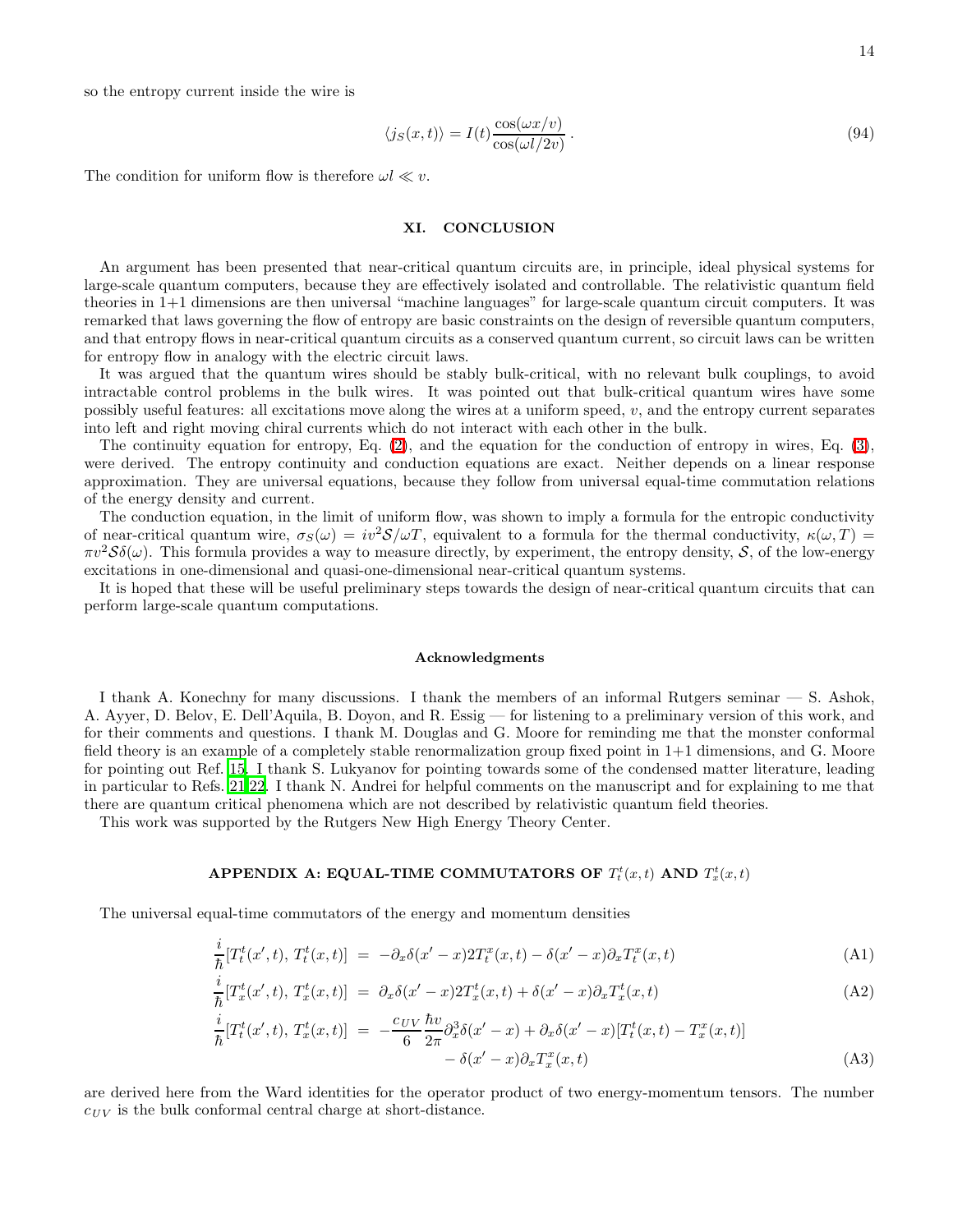Make an infinitesimal local variation of the space-time metric,  $g_{\mu\nu} \to g_{\mu\nu} + \delta g_{\mu\nu}(x, t)$ , combined with an infinitesimal space-time transformation,  $x^{\mu} \to x^{\mu} + \delta x^{\mu}(x, t)$ . The combined change in the metric is

$$
g_{\mu\nu} \to g_{\mu\nu} + \partial_{\mu}(\delta x_{\nu}) + \partial_{\nu}(\delta x_{\mu}) + \delta g_{\mu\nu} + \delta x^{\alpha} \partial_{\alpha}(\delta g_{\mu\nu}) + \partial_{\mu}(\delta x^{\alpha}) \delta g_{\alpha\nu} + \partial_{\nu}(\delta x^{\alpha}) \delta g_{\mu\alpha} \,. \tag{A4}
$$

Vary ln Z, keeping terms that are first order in  $\delta x^{\mu}$  and in  $\delta g_{\mu\nu}$ , to obtain the Ward identity on the time-ordered product of two energy-momentum tensors:

$$
\frac{i}{\hbar} \partial'_{\mu'} t \{T^{\mu'}_{\nu'}(x',t') T^{\mu}_{\nu}(x,t)\} = \partial_{\alpha} \left[ \delta(x'-x) \delta(t'-t) \right] \left( \delta^{\alpha}_{\nu'} T^{\mu}_{\nu} - g_{\nu'\nu} g^{\alpha\beta} T^{\mu}_{\beta} - \delta^{\mu}_{\nu'} T^{\alpha}_{\nu} \right)(x,t) \n+ \delta(x'-x) \delta(t'-t) \partial_{\nu'} T^{\mu}_{\nu}(x,t).
$$
\n(A5)

<span id="page-14-0"></span>Integrate both sides of the Ward identity over  $t'$  from  $t - \epsilon$  to  $t + \epsilon$  to obtain:

$$
\frac{i}{\hbar} [T^t_{\nu'}(x',t), T^{\mu}_{\nu}(x,t)] + \partial_{x'} \int_{t-\epsilon}^{t+\epsilon} dt' \frac{i}{\hbar} t \{T^x_{\nu'}(x',t') T^{\mu}_{\nu}(x,t)\} =
$$
\n
$$
\int_{t-\epsilon}^{t+\epsilon} dt' \left\{ \partial_{\alpha} \left[ \delta(x'-x)\delta(t'-t) \right] \left( \delta^{\alpha}_{\nu'} T^{\mu}_{\nu} - g_{\nu'\nu} g^{\alpha\beta} T^{\mu}_{\beta} - \delta^{\mu}_{\nu'} T^{\alpha}_{\nu} \right) (x,t) + \delta(x'-x)\delta(t'-t) \partial_{\nu'} T^{\mu}_{\nu}(x,t) \right\}.
$$
\n(A6)

<span id="page-14-1"></span>The time integral on the lhs picks out the contact terms in the time-ordered operator product. The energy-momentum tensor has scaling dimension 2, so the contribution of the contact terms has the form:

$$
\int_{t-\epsilon}^{t+\epsilon} dt' \frac{i}{\hbar} t \{T^{\mu'}_{\nu'}(x',t') T^{\mu}_{\nu}(x,t)\} =
$$
\n
$$
\int_{t-\epsilon}^{t+\epsilon} dt' \left[ C^{\mu'\mu\alpha\beta}_{\nu'\nu} \partial_{\alpha}\partial_{\beta} + B^{\mu'\mu\alpha}_{\nu'\nu}(x,t) \partial_{\alpha} + A^{\mu'\mu}_{\nu'\nu}(x,t) \right] \left[ \delta(x'-x)\delta(t'-t) \right]
$$
\n(A7)

for some operator-valued tensors A, B, C. The operators  $C^{\mu'\mu\alpha\beta}_{\nu'\nu}$  have scaling dimension 0, so are multiples of the identity.

By Eqs. [\(A6\)](#page-14-0) and [\(A7\)](#page-14-1), the equal-time commutators of the energy and momentum densities are:

$$
\frac{i}{\hbar}[T^t_{\nu'}(x',t), T^t_{\nu}(x,t)] = c_{\nu'\nu}\partial_x^3 \delta(x'-x) + b_{\nu'\nu}(x,t)\partial_x^2 \delta(x'-x) \n+ \left(\delta^x_{\nu'}T^t_{\nu} - \delta^t_{\nu'}T^x_{\nu} - g_{\nu'\nu}T^t_x + a_{\nu'\nu}\right)(x,t)\partial_x \delta(x'-x) \n+ \partial_{\nu'}T^t_{\nu}(x,t)\delta(x'-x)
$$
\n(A8)

where  $a_{\nu'\nu} = A^{tt}_{\nu'\nu}, b_{\nu'\nu} = B^{ttxx}_{\nu'\nu}$ , and  $c_{\nu'\nu} = C^{ttxx}_{\nu'\nu}$ .

The antisymmetry of the commutators is equivalent to:

$$
0 = c_{\nu'\nu} - c_{\nu\nu'} \tag{A9}
$$

$$
0 = b_{\nu'\nu} + b_{\nu\nu'} \tag{A10}
$$

$$
0 = \partial_x (a_{xx} - 2T_x^t) \tag{A11}
$$

$$
0 = \partial_x a_{tt} \tag{A12}
$$

$$
0 = \partial_x (a_{xt} + a_{tx} + T_x^x - T_t^t) \tag{A13}
$$

$$
0 = a_{tx} - a_{xt} - 2\partial_x b_{tx} - T_t^t - T_x^x. \tag{A14}
$$

Therefore  $b_{xx} = b_{tt} = 0$ ,  $b_{xt} = -b_{tx}$ , and, up to multiples of the identity operator,

$$
a_{xx} = 2T_x^t \tag{A15}
$$

$$
a_{tt} = 0 \tag{A16}
$$

$$
a_{xt} = \partial_x b_{tx} - T_x^x \tag{A17}
$$

$$
a_{tx} = \partial_x b_{tx} + T_t^t \,. \tag{A18}
$$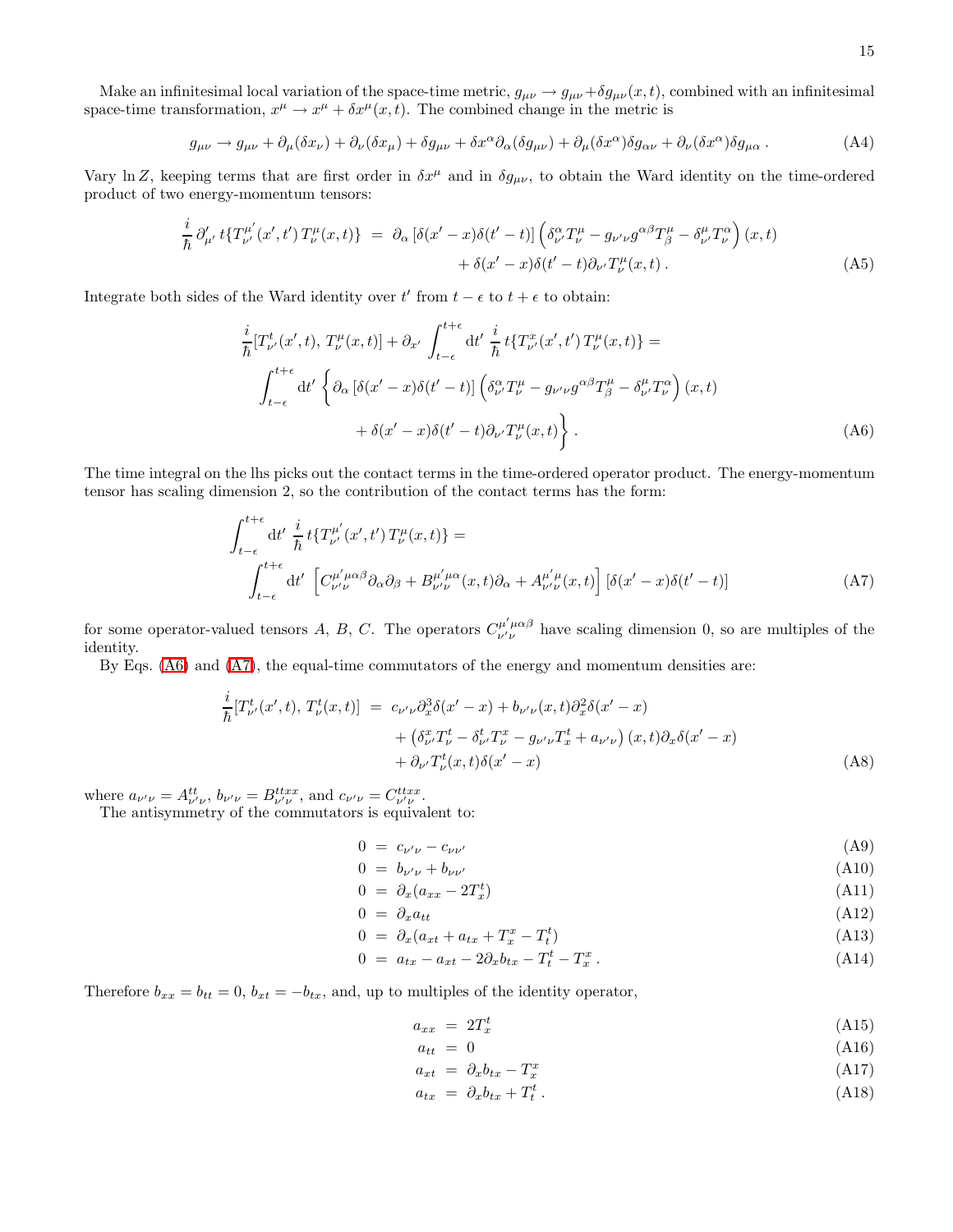<span id="page-15-1"></span>Ignoring multiples of the identity operator for the time being, the only unknown is the operator  $b_{tx}(x, t)$ . The equal-time commutators are, up to multiples of the identity,

$$
\frac{i}{\hbar} [T_t^t(x',t), T_t^t(x,t)] = -\partial_x \delta(x'-x) 2T_t^x(x,t) - \delta(x'-x)\partial_x T_t^x(x,t)
$$
\n(A19)

$$
\frac{i}{\hbar}[T_x^t(x',t), T_x^t(x,t)] = \partial_x \delta(x'-x) 2T_x^t(x,t) + \delta(x'-x) \partial_x T_x^t(x,t)
$$
\n(A20)

$$
\frac{i}{\hbar} [T_t^t(x',t), T_x^t(x,t)] = +\partial_x \delta(x'-x) (T_t^t - T_x^x)(x,t) - \delta(x'-x) \partial_x T_x^x(x,t) \n+ \partial_x [\partial_x \delta(x'-x) b_{tx}(x,t)] .
$$
\n(A21)

Take the time derivative of both sides of Eq. [\(A19\)](#page-15-1). In the time derivative of Eq. [\(A19\)](#page-15-1), use Eq. [\(A21\)](#page-15-1) to evaluate the commutators. The equation that results is:

$$
0 = 2\partial_x^3 \delta(x'-x)b_{tx}(x,t) + 3\partial_x^2 \delta(x'-x)\partial_x b_{tx}(x,t) + \partial_x \delta(x'-x)\partial_x^2 b_{tx}(x,t).
$$
 (A22)

So  $b_{tx}(x, t) = 0$ .

Eqs. [\(A19–A21\)](#page-15-1), with  $b_{tx}(x,t) = 0$ , give the equal-time commutators up to multiples of the identity. These are exactly Eqs. [\(A1–A3\)](#page-13-1), up to multiples of the identity. So all that remains is to determine the multiples of the identity operator that appear in the equal-time commutators.

<span id="page-15-2"></span>The terms proportional to the identity operator in Eqs. [\(A1–A3\)](#page-13-1) are determined by evaluating the expectation values of the equal-time commutators in the ground-state. The spectral representation of the ground-state two-point function of the energy-momentum tensor is:<sup>[26](#page-17-26)</sup>

$$
\langle 0|\frac{i}{\hbar}t\{T^{\mu'}_{\nu'}(x',t')T^{\mu}_{\nu}(x,t)\}\,|0\rangle = \int_0^\infty \mathrm{d}(m^2)\,\rho_c(m^2)\;G^{\mu'\mu}_{\nu'\nu}(x'-x,t'-t;m^2) \tag{A23}
$$

$$
G^{\mu'\mu}_{\nu'\nu}(x,t;\mu) = \frac{1}{(2\pi)^2} \int \int \mathrm{d}p_x \mathrm{d}p_t \ e^{ip_x x + ip_t t} \frac{(p_{\nu'}p^{\mu'} - \delta^{\mu'}_{\nu'}p^2)(p_{\nu}p^{\mu} - \delta^{\mu}_{\nu}p^2)}{p_{\mu}p^{\mu} + m^2 + i\epsilon} \,. \tag{A24}
$$

The conformal central charge in the short distance limit,  $c_{UV}$ , is given by

$$
\int d(m^2)\,\rho_c(m^2) = \frac{c_{UV}}{6} \frac{\hbar v}{2\pi} \,. \tag{A25}
$$

Extract the equal-time commutator from Eq. [\(A23\)](#page-15-2) by evaluating at  $t' = t + \epsilon$  and at  $t' = t - \epsilon$  and taking the difference:

$$
\langle 0 | \frac{i}{\hbar} \left[ T^{\mu'}_{\nu'}(x',t) T^{\mu}_{\nu}(x,t) \right] | 0 \rangle = \int_0^\infty d(m^2) \, \rho_c(m^2) \, \frac{1}{2\pi} \int \mathrm{d}p_x \, \mathrm{e}^{ip_x(x'-x)} \frac{1}{2\pi} \int \mathrm{d}p_t \, \frac{\mathrm{e}^{ip_t \epsilon} - \mathrm{e}^{-ip_t \epsilon}}{p_\mu p^\mu + m^2 + i\epsilon} \left[ (p_{\nu'} p^{\mu'} - \delta^{\mu'}_{\nu'} p^2) (p_\nu p^\mu - \delta^{\mu}_{\nu} p^2) \right] .
$$
\n(A26)

In particular,

$$
\langle 0|\frac{i}{\hbar}[T_t^t(x',t)T_t^t(x,t)]|0\rangle = 0
$$
\n(A27)

$$
\langle 0 | \frac{i}{\hbar} [T_x^t(x',t) T_x^t(x,t)] | 0 \rangle = 0 \tag{A28}
$$

$$
\langle 0|\frac{i}{\hbar}[T_t^t(x',t)T_x^t(x,t)]|0\rangle = -\partial_x^3\delta(x'-x)\frac{c_{UV}}{6}\frac{\hbar v}{2\pi}.
$$
\n(A29)

<span id="page-15-0"></span>This fixes the terms proportional to the identity operator in Eqs. [\(A1–A3\)](#page-13-1), finishing their derivation.

# APPENDIX B:  $\sigma_S(\omega) = iv^2 S/\omega T$  FROM THE KUBO FORMULA

The Kubo formula for the entropy current induced in a wire by an entropic potential  $\Delta V_S(x, t)$  is

$$
\Delta\langle j_S(x_2, t_2) \rangle = \int_{-\infty}^{t_2} dt_1 \langle \frac{i}{\hbar} [\Delta H(t_1), j_S(x_2, t_2)] \rangle_{eq} \n= \int_{-\infty}^{t_2} dt_1 \langle \frac{i}{\hbar} [\int dx_1 \Delta V_S(x_1, t_1) \rho_S(x_1, t_1), j_S(x_2, t_2)] \rangle_{eq}.
$$
\n(B1)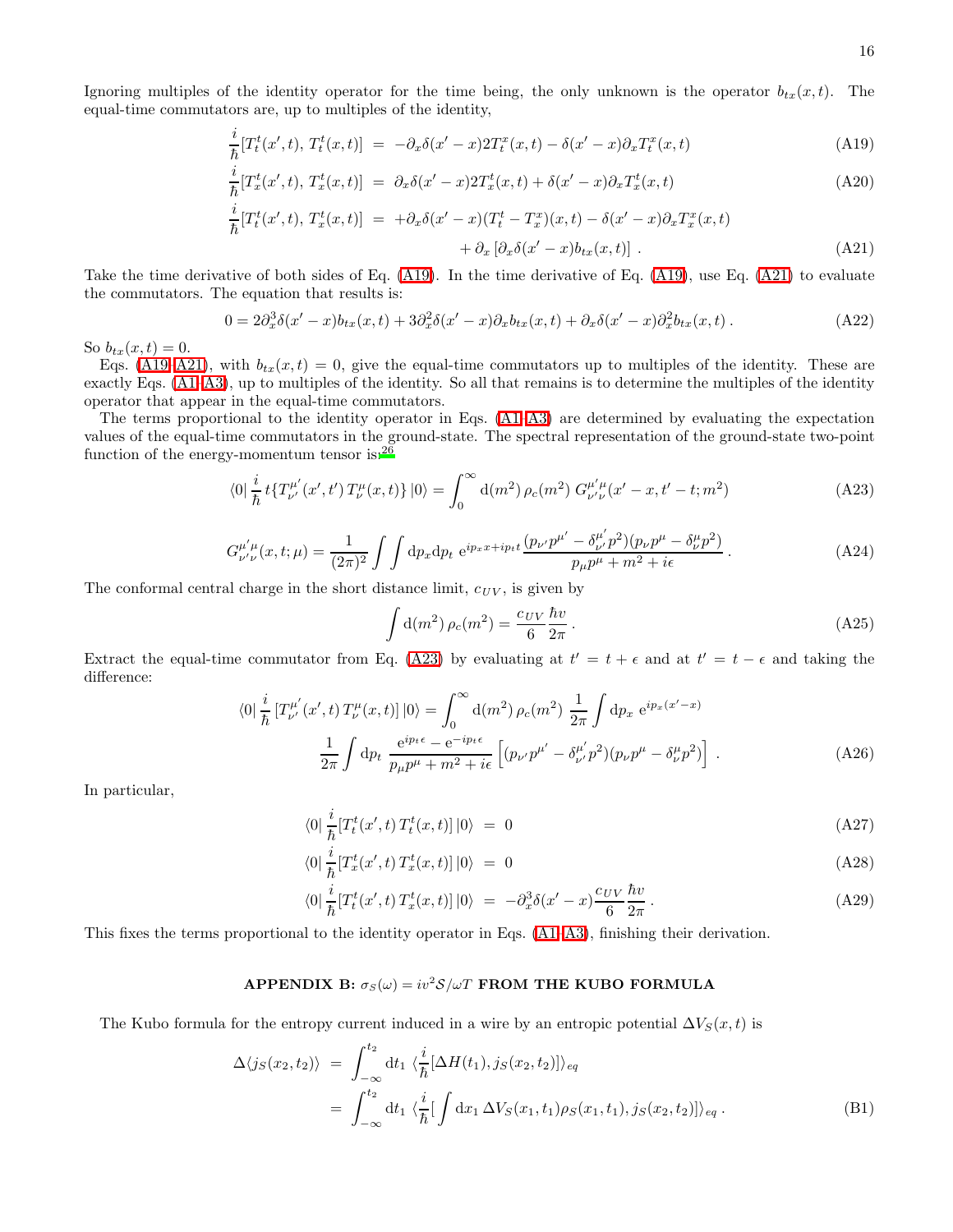The Kubo formula is the solution of the time evolution equation, Eq. [\(35\)](#page-7-0), in the linear response approximation.

For an alternating entropic potential,  $\Delta V_S(x,t) = e^{iqx-\hat{i}\omega t} \Delta V_S(0,0)$ , the induced current is

$$
\Delta\langle j_S(x,t)\rangle = \sigma_S(q,\omega)\Delta E_S(x,t)
$$
\n(B2)

where  $\Delta E_S(x,t) = -iq\Delta V_S(x,t)$ . The Kubo formula for the entropic conductivity is

$$
\sigma_S(q,\omega) = \frac{i}{q} \int dx_1 \int_{-\infty}^{t_2} dt_1 e^{i\omega(t_2 - t_1) - iq(x_2 - x_1)} \langle \frac{i}{\hbar} [\rho_S(x_1, t_1), j_S(x_2, t_2)] \rangle_{eq}
$$
  
\n
$$
= k^2 \beta^2 \frac{i}{q} \int dx_1 \int_{-\infty}^{t_2} dt_1 e^{i\omega(t_2 - t_1) - iq(x_2 - x_1)} \langle \frac{i}{\hbar} [T_t^t(x_1, t_1), T_t^x(x_2, t_2)] \rangle_{eq}.
$$
 (B3)

Introduce the Fourier transform of the energy-momentum tensor:

$$
\tilde{T}^{\mu}_{\nu}(p,\eta) = \int dx \int dt e^{i(\eta t - px)} T^{\mu}_{\nu}(x,t).
$$
\n(B4)

Write its two-point functions:

$$
\langle \tilde{T}^{\mu'}_{\nu'}(p',\eta') \tilde{T}^{\mu}_{\nu}(p,\eta) \rangle_{eq} = (2\pi)^2 \delta(p' + p) \delta(\eta' + \eta) G^{\mu'\mu}_{\nu'\nu}(p,\eta) . \tag{B5}
$$

The equilibrium expectation values of the commutators are given by

$$
\langle \frac{i}{\hbar} [\tilde{T}^{\mu'}_{\nu'}(p',\eta') \tilde{T}^{\mu}_{\nu}(p,\eta)] \rangle_{eq} = (2\pi)^2 \delta(p' + p) \delta(\eta' + \eta) \frac{i}{\hbar} \left(1 - e^{\beta \hbar \eta} \right) G^{\mu' \mu}_{\nu' \nu}(p,\eta) . \tag{B6}
$$

The Kubo formula becomes

$$
\sigma_S(q,\omega) = \frac{k^2 \beta^2}{\hbar} \int d\eta \, \frac{1}{\omega + i\epsilon - \eta} \left( 1 - e^{\beta \hbar \eta} \right) \frac{1}{iq} G_{tt}^{tx}(q,\eta) \,. \tag{B7}
$$

Conservation and symmetry of the energy-momentum tensor imply

$$
\eta \tilde{T}_t^x(q,\eta) = -v^2 q \tilde{T}_x^x(q,\eta) \tag{B8}
$$

so

$$
\frac{1}{q}G_{tt}^{tx}(q,\eta) = -\frac{v^2}{\eta}G_{tx}^{tx}(q,\eta)
$$
\n(B9)

so

$$
\sigma_S(q,\omega) = k^2 v^2 \beta^3 \int d\eta \, \frac{i}{\omega + i\epsilon - \eta} \left( 1 - e^{\beta \hbar \eta} \right) \frac{1}{\beta \hbar \eta} G_{tx}^{tx}(q,\eta) \,. \tag{B10}
$$

In the uniform limit,  $q \to 0,$ 

$$
\lim_{q \to 0} G_{tx}^{tx}(q, \eta) = \delta(\eta) \langle H_0 T_x^x(x, t) \rangle_{eq} = -\delta(\eta) \frac{\partial}{\partial \beta} \langle T_x^x(x, t) \rangle_{eq} \tag{B11}
$$

so

$$
\sigma_S(\omega) = \lim_{q \to 0} \sigma_S(q, \omega) = k^2 v^2 \beta^3 \frac{i}{\omega + i\epsilon} \frac{\partial}{\partial \beta} \langle T_x^x(x, t) \rangle_{eq} \tag{B12}
$$

The equilibrium entropy density is (see Eq. [\(64\)](#page-10-2)):

$$
S = k\beta^2 \frac{\partial}{\partial \beta} \langle T_x^x(x, t) \rangle_{eq} \tag{B13}
$$

so

$$
\sigma_S(\omega) = \frac{ik\beta v^2 \mathcal{S}}{\omega} \,. \tag{B14}
$$